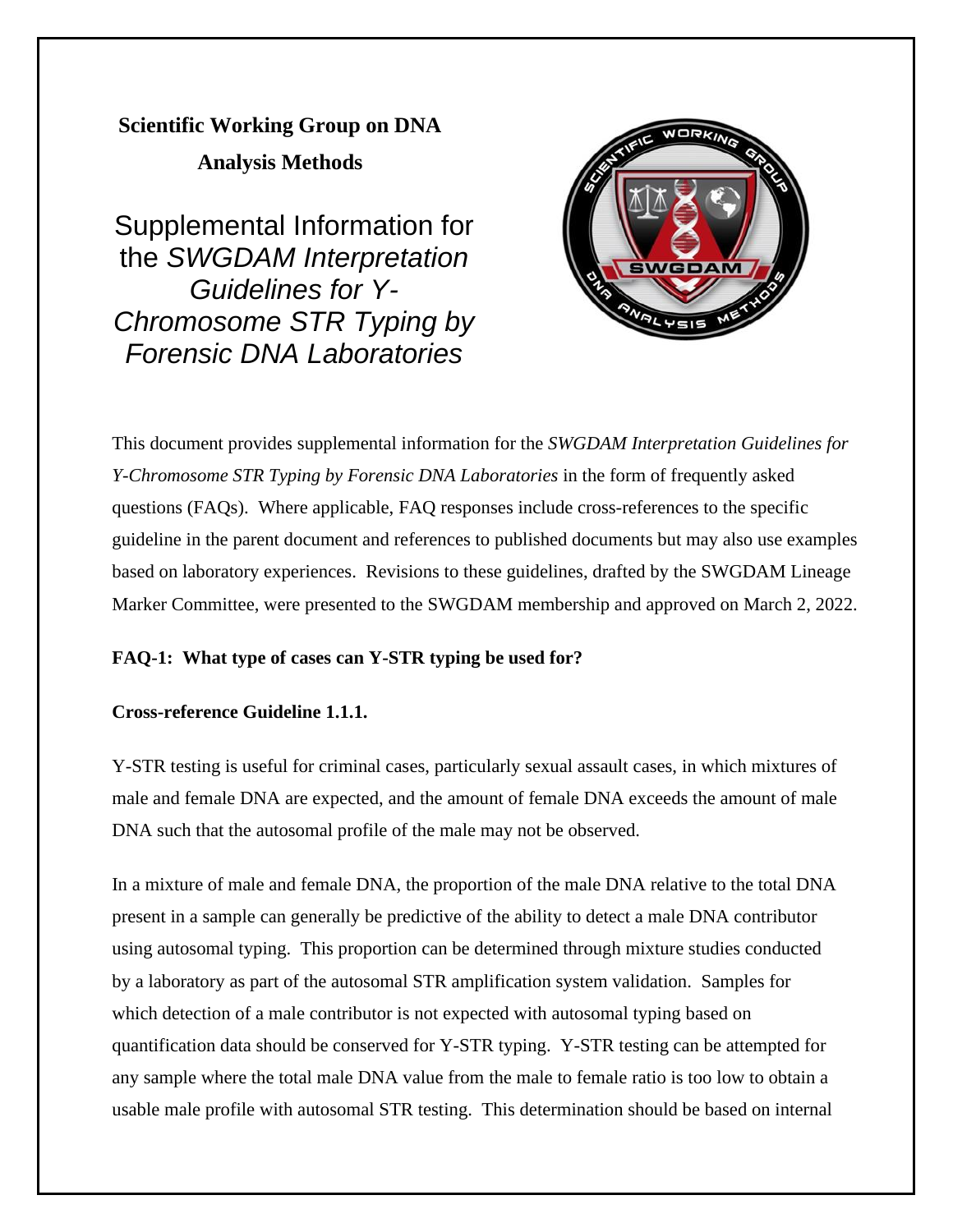validation studies. Also, Y-STR typing can be attempted on samples with a limited overall quantity of male DNA.

If a ratio of total to male DNA (or female to male DNA) is not used to determine the suitability of autosomal and Y-STR typing, the laboratory should establish alternative strategies to maximize the potential for detecting male DNA. An example would be performing Y-STR testing directly on sexual assault evidence for which seminal fluid is detected, but sperm cells are not identified.

Y-STR testing is also useful for identification and paternity cases to associate two or more male paternal relatives. The decision to utilize Y-STR typing should be based on the context of the case, sample types, and any results of autosomal STR amplification systems if utilized.

## **FAQ-2: Do Y-STRs have duplications and/or deletions?**

## **Cross-reference Guidelines 3.1, 3.2, and 7.1.1.**

Duplicated sequences are present in the Y-chromosome and generate more than one allele when amplified with a single primer pair. These duplicated sequences are thus considered part of a multi-copy locus (Butler et al. 2005). A single duplication event may result in duplicated sequences that are far apart from one another (e.g.,  $DYSS385$  a/b) or in close proximity (e.g., DYS437, DYS439 and/or DYS389I/II). The majority of duplications have alleles that differ in size by 1 repeat unit, while about 20% of duplications involve 2-, 3-, 4- and partial-repeat unit differences (Butler et al. 2005).

Triplications of Y-STR loci have been reported in YHRD, Release 64 (337,450 haplotypes), at DYS385a/b (17 different triplications), DYS19 (2 different triplications), DYF387S1 (22 different triplications), and DYS390, DYS439, DYS448, and DYS481 (1 triplication each).

Occasionally, null alleles can occur due to deletion of a portion of the Y-chromosome or a primer-binding site sequence variant can result in the failure to detect one or more Y-STR loci. The majority of null alleles occur at a single locus per haplotype. However, multi-locus null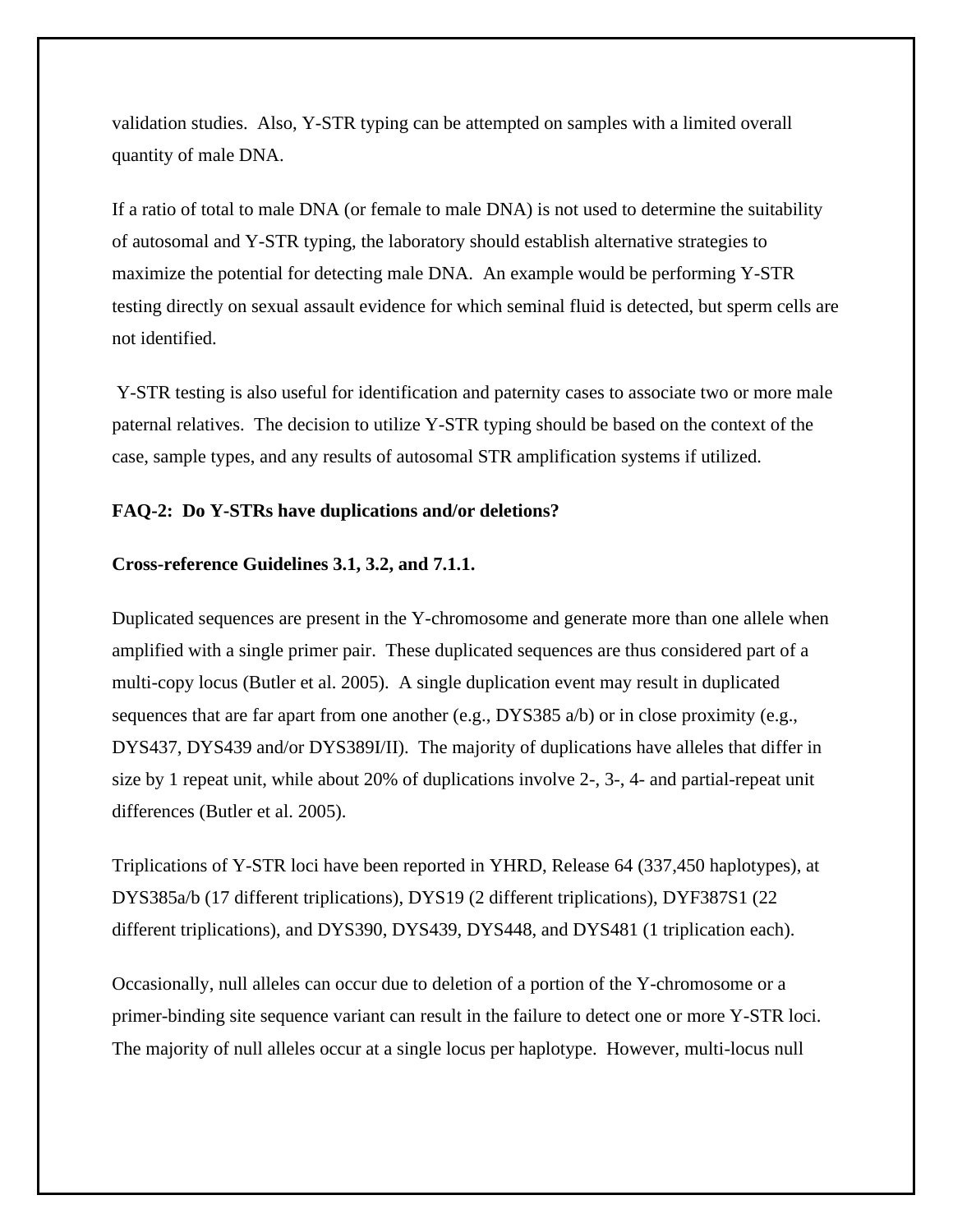alleles can occur due to deletion of loci that are within close proximity to one another (e.g., DYS437, DYS439 and DYS389I/II; DYS391 and DYS635).

## **FAQ-3: How does allelic drop-out impact Y-STRs?**

## **Cross-reference Guideline 3.2.**

Allelic drop-out is when an allele present in the sample does not produce a peak above the analytical threshold (AT). It is different from a null allele which is the inability to detect an individual's allele during DNA testing. Both situations produce no detected signal but have different causes.

The ability to assign a null allele at a locus of a single source profile with no detectable data depends on the ability to determine that drop-out has not happened at this locus. This may be done by inspecting the heights of peaks at this locus if duplicated (with respect to the within locus stochastic threshold -  $ST_W$  described in FAQ-8) or between loci (with respect to the stochastic threshold among loci -  $ST_B$  described in FAQ-9).

Low template amplifications could have drop-out of a duplicated allele at a Y-STR locus that is typically single-copy. However, a reasonable profile probability estimate will generally be obtained by searching the database using the observed allele. Accounting for an undetected second allele should not result in a practical difference in probability.

## **FAQ-4: What kit-specific artifacts may be encountered in Y-STR kits?**

#### **Cross-reference Guideline 4.1.**

Stutter peaks due to the PCR process as well as other kit-specific artifacts may be observed in Y-STR kit results. Stutter peaks are typically reproducible and include back stutter, forward stutter, double-back stutter, and half-back stutter. Published works (e.g., Andersen et al. 2011 and Bright et al. 2014) offer guidance on the types and characteristics of these artifacts for the loci frequently used for Y-STR analysis. FAQ-6 describes an approach to account for stutter peaks in the interpretation of results.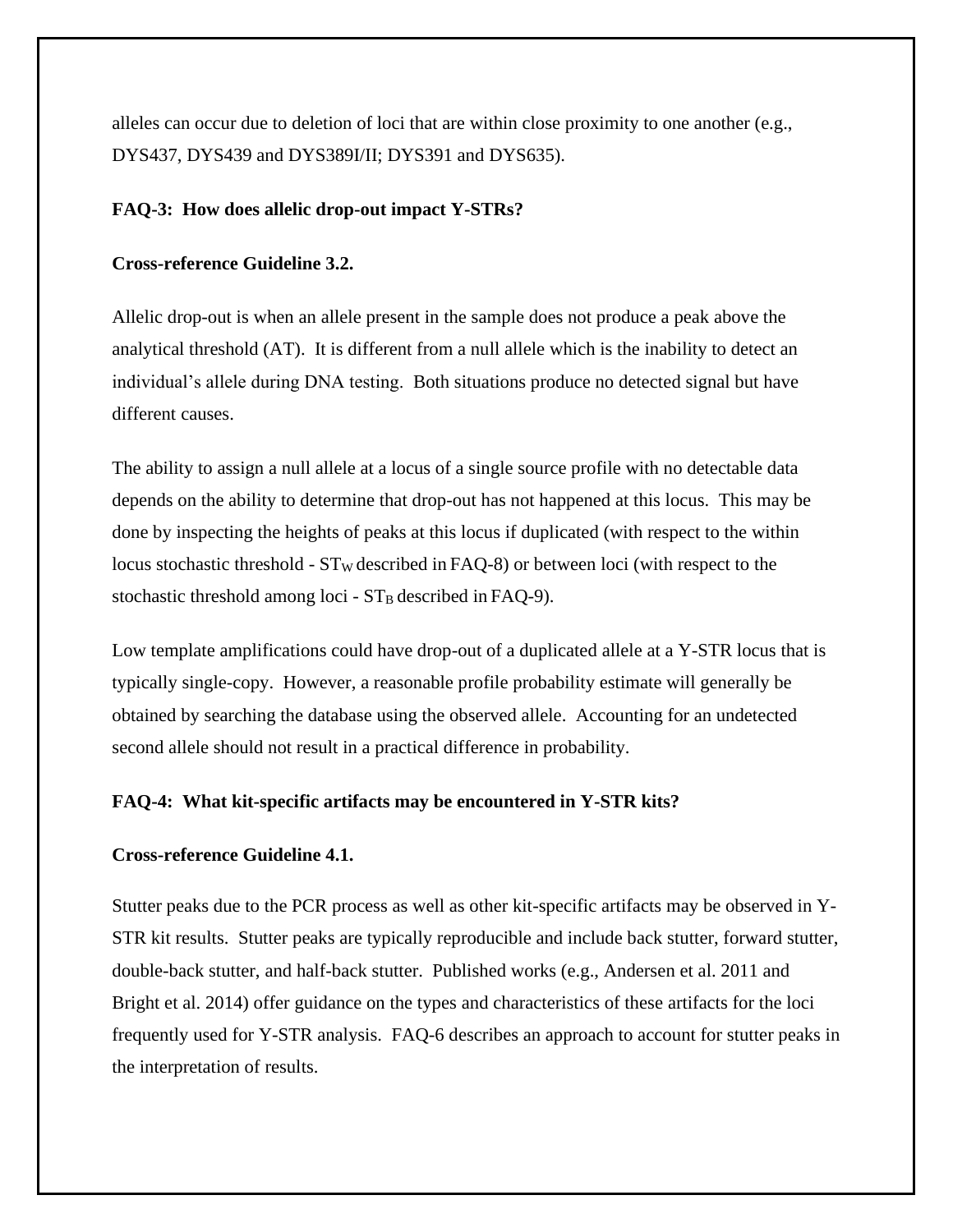Forensic STR kit manufacturers tend to design kits to maximize non-template addition of a 3´ terminal nucleotide by the DNA polymerase on the DNA fragment detected. Failure to attain complete terminal nucleotide addition may result in "split peaks," visualized as two peaks that are one base apart; these peaks are also often referred to as "-A/+A" peaks because adenine is the nucleotide frequently preferred for this phenomenon by Taq polymerase. One allele split into two peaks compromises the sensitivity of detection of that allele and can additionally complicate data interpretation. Laboratories should empirically determine quantitative and/or qualitative interpretation criteria for such peaks. Similar to stutter peaks, non-template nucleotide addition peaks may be characterized based on size and amplitude relative to an allelic peak. Due to the influence of primer design, locus-specific patterns within a Y-STR kit may also be useful for interpretation purposes.

Drop-in peaks have been characterized in the literature as the rare occurrence of spurious, nonreproducible allelic peaks, generally of up to two alleles in a profile (Gill et al. 2012), depending in part on the number of loci tested and the analytical threshold applied (Taylor et al. 2016b, Hansson and Gill 2017). In general, the rate of drop-in tends to increase as sensitivity is increased and is dependent on the amplification kit and detection system used by the laboratory. Drop-in is thought to result from fragments of cells that are introduced into the sample or extract from the laboratory environment or consumables used. Such alleles have been described as arising from DNA of different individuals, rather than a single contaminant which generally manifests as several alleles from one individual; however, these may not always be distinguishable (Moore et al. 2020). Drop-in is most easily detected in reagent blanks and negative amplification controls since no peaks are expected but can also occur in samples containing amplified product.

Additional kit-specific artifacts are routinely observed that do not appear to be the result of the polymerase stuttering, but rather non-specific primer binding, secondary/tertiary structure formation, and non-DNA dye related by-products ("dye blobs"). These artifacts may arise due to various reasons, such as excess quantities of female DNA, manufacturer specific attributes, and storage conditions. Published developmental validation and Y-STR kit manufacturer user guides and bulletins typically provide information on the characteristics of these artifacts. Such artifacts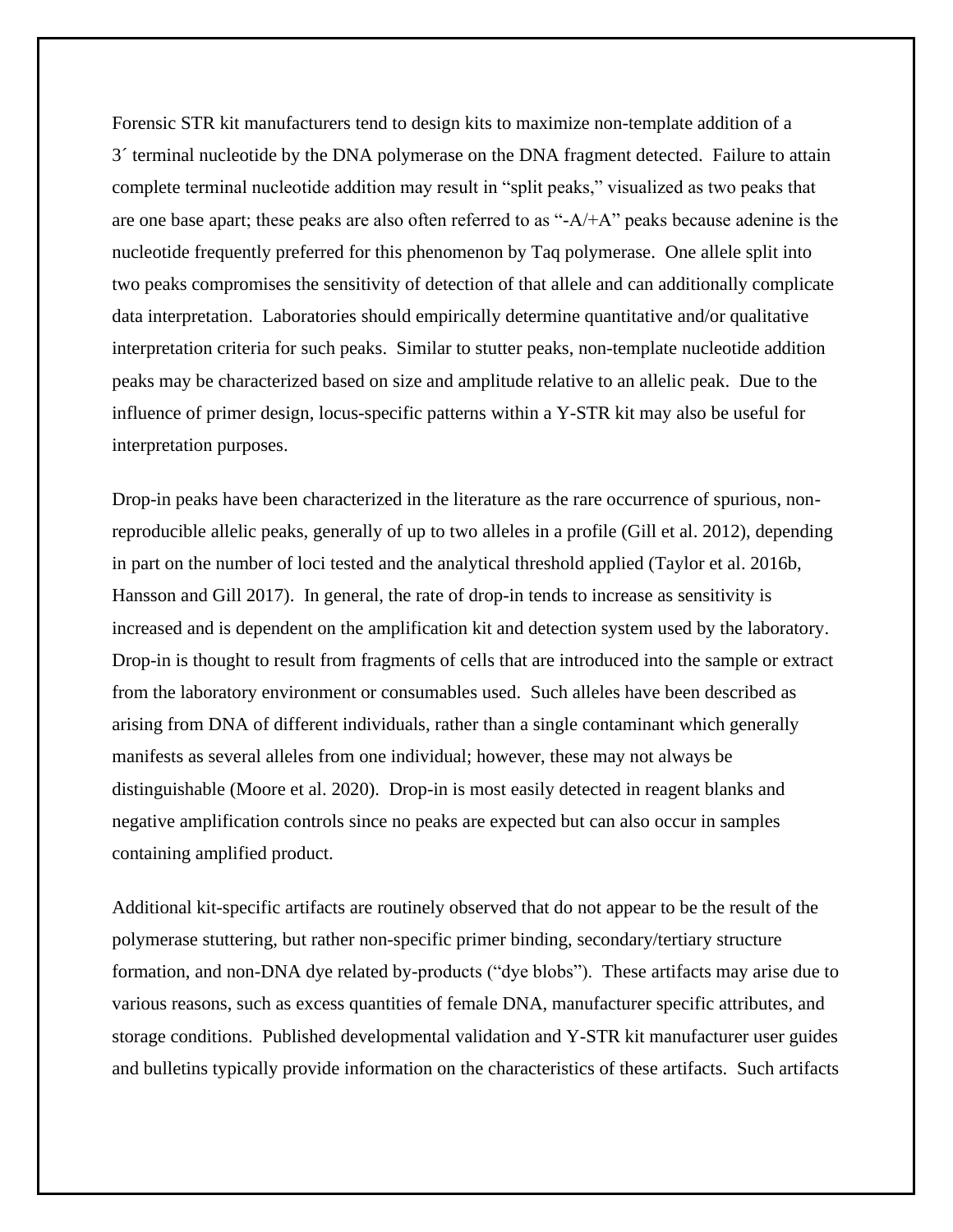should also be considered when evaluating the laboratory's internal validation and formulating interpretation criteria.

## **FAQ-5: What instrument-specific artifacts may be encountered in Y-STR kits?**

## **Cross-reference Guideline 4.1.**

The separation and detection technology utilized can present instrument-specific artifacts, in particular "pull-up" and "spikes."

Because the fluorescent dyes used for detection of amplified STR fragments overlap to varying degrees in their emission curves, multicomponent spectral deconvolution analysis is applied to the detected peaks. Pull-up is residual signal of one dye in another dye filter and manifests as a peak in a dye color other than the detected allelic peak. Pull-up peaks are generally small in amplitude, at the same or nearly the same data point, and will be therefore sized at a similar size as the allele. The shape of the pull-up peak may appear similar to a true DNA peak and may or may not be reproducible upon reinjection.

Capillary electrophoretic (CE) data may reveal sharp, narrow peaks often appearing in more than one dye channel, frequently referred to as spikes. This CE artifact is non-reproducible between injections of the same sample and generally occurs intermittently. Causes of spikes can include foreign particles (e.g., dust), air bubbles within the polymer, and transient current due to urea decomposition. Spikes are usually readily distinguishable from a true DNA peak due to morphology.

## **FAQ-6: How are stutter peak thresholds established with Y-STRs?**

## **Cross-reference Guideline 4.1.**

Stutter artifacts should be evaluated during the laboratory's internal validation in which thresholds, or other guidance as relevant, should be established for interpretation.

Back stutter thresholds should be set using at least a per locus basis. Because alleles with longer uninterrupted sequences are known to back stutter more (Bright et al. 2014), setting thresholds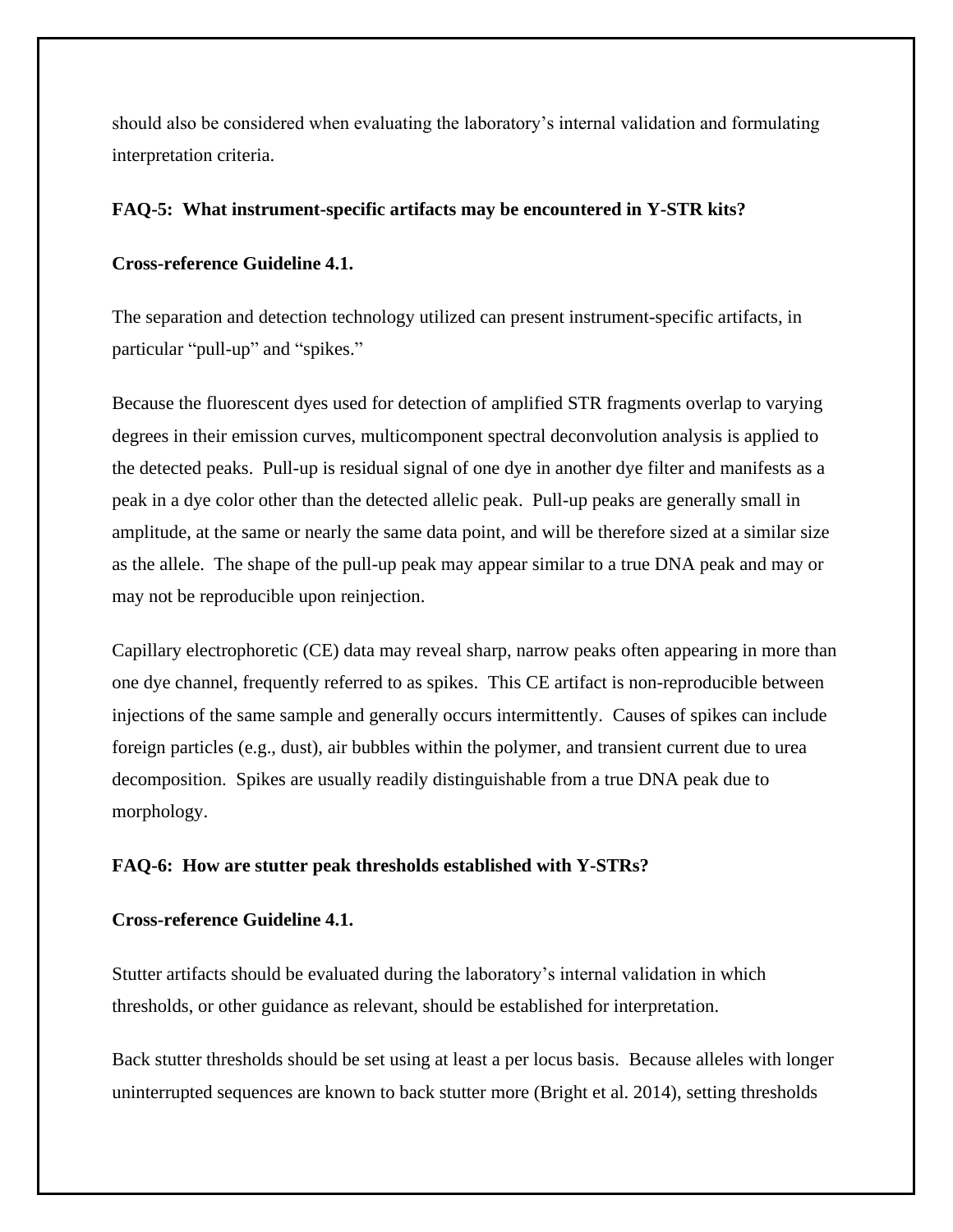on a per allele basis is preferred. However, this has not been the practice due to limited software capability. Historically, locus-based stutter thresholds have generally been set by calculating a locus stutter ratio mean and adding some number of standard deviations to the mean to create a locus threshold. Peaks detected below the threshold are attributed to stutter in single-source samples, and in the case of mixtures, such peaks may be stutter and/or minor contributor alleles. While the study of stutter ratios is hampered by the fact that these artifacts are small in height, which may result in only the larger values being detected, this can be alleviated by analyzing validation samples using a very low RFU threshold (regardless of the final analytical threshold used for casework interpretation).

As an example, consider a dataset of at least 100 single source profiles that encompasses a wide range of alleles for each locus. Following analysis using a low RFU analytical threshold(s), calculate the back and forward stutter percentages for every allele in the dataset where there is no interference by other stutter or parent peaks. Such interference would typically occur at duplicated or multi-copy loci with alleles that are one repeat unit apart (e.g., given alleles 10 and 11, the height of the 10 allele is accentuated by the stutter peak of the 11 allele). It is recommended that overloaded/overblown samples not be used.

The stutter threshold z is determined by  $z = \bar{x} + 3sd$  where  $\bar{x}$  is the average and sd is the standard deviation of the stutter ratio in the sample set. Note that in using this threshold, a statistically predictable portion of data is expected to exceed the threshold, especially by stutters from the larger alleles at a given locus.

Back stutter (SR): A peak is assigned as *not* back stutter if  $SR = \frac{O_{a-1}}{Q}$  $\frac{a-1}{a}$  > z

Where: *Oa*-1 is the height of the peak in a position one repeat shorter than allele *a* (back stutter position). *O<sup>a</sup>* is the height of the peak at position *a*. *z* is the back stutter ratio threshold.

A peak in a back stutter position above this threshold may be due in part to a minor contributor allele and should be considered as such when relevant.

Forward stutter (FS): A peak is assigned as *not* forward stutter if  $FS = \frac{0_{a+1}}{2}$  $rac{a+1}{a}$  > y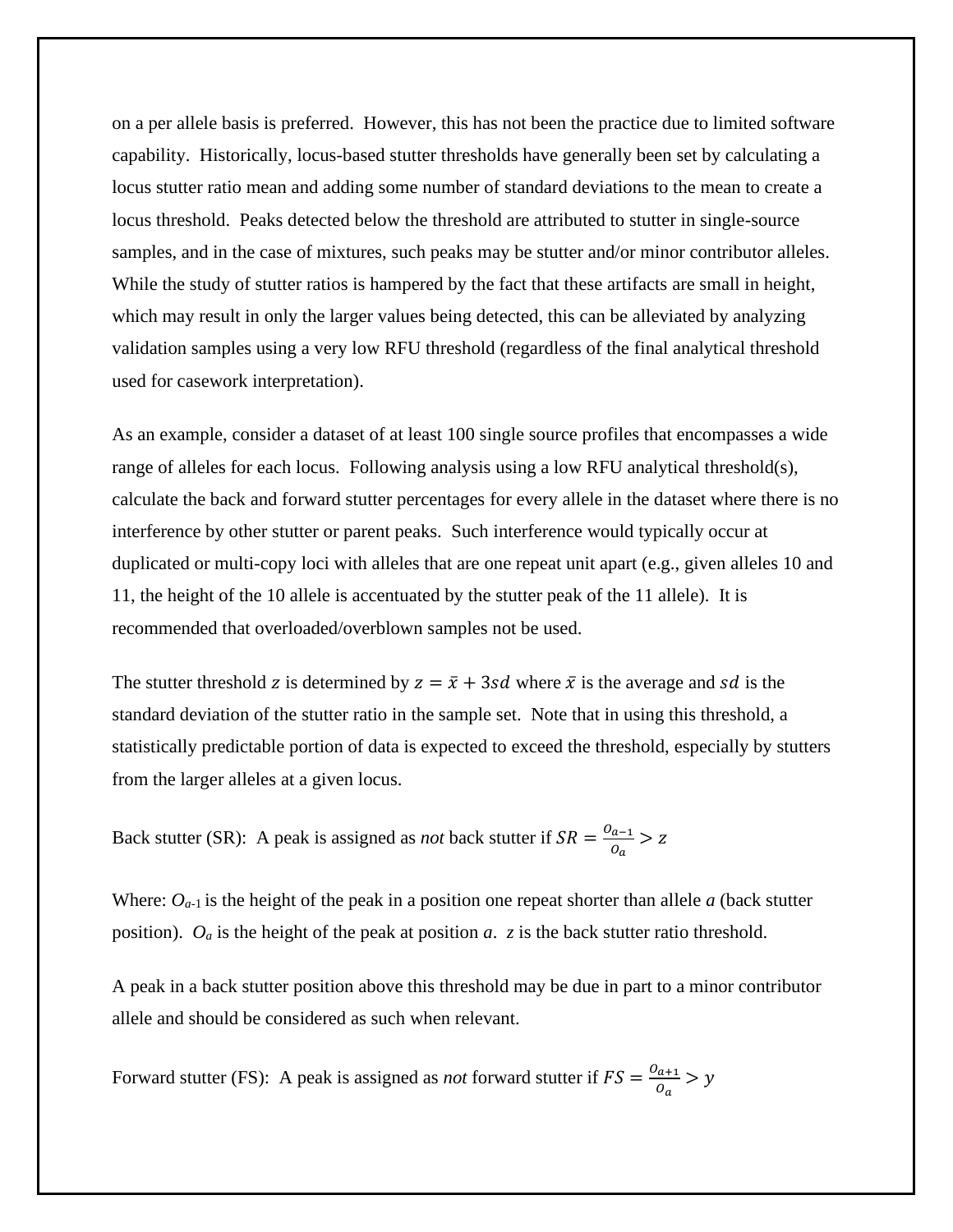Where:  $O_{a+1}$  is the height of the peak in a position one repeat longer than *a* (forward stutter position). *O<sup>a</sup>* is the height of the peak at position *a*. *y* is the forward stutter ratio threshold.

A peak in a forward stutter position above this threshold may be due in part to a minor contributor allele and should be considered as such when relevant.

### **FAQ-7: Is a stochastic threshold applicable to Y-STR typing?**

## **Cross-reference Guideline 5.1.**

The stochastic threshold (ST) is the RFU value above which it is reasonable to assume that, at a given locus, allelic drop-out of a sister allele has not occurred. For multi-copy loci such as DYS385 and DYF387S1, a stochastic threshold is useful as it serves to alert the DNA analyst whether all of the DNA typing information has likely been detected at these loci for a given sample. This is referred to as the within-locus  $ST_W$  (see FAQ-8).

Furthermore, in order to interpret some mixtures, it is necessary to consider a stochastic threshold which informs the DNA analyst that drop-out is possible at a single-copy locus based on adjacent loci or the whole profile. This is referred to as the between-locus  $ST_B$  (see FAQ-9).

## **FAQ-8: How is the within locus stochastic threshold (STW) determined?**

#### **Cross-reference Guideline 5.1.**

 $ST_w$  can be established by assessing peak height ratios across any multi-copy locus, as well as any single-copy loci with duplicate alleles, in a dilution series of DNA amplified in replicate. Methods to determine the probability of drop-out at multi-copy loci are described by Tvedebrink et al. (2009, 2012a) and Buckleton et al. (2014). The stochastic threshold may be set using a probability of drop-out or other methods determined by the laboratory to minimize the risk of misinterpreting the profile.

## **FAQ-9: How is the between-locus stochastic threshold (STB) determined?**

#### **Cross-reference Guideline 5.1.**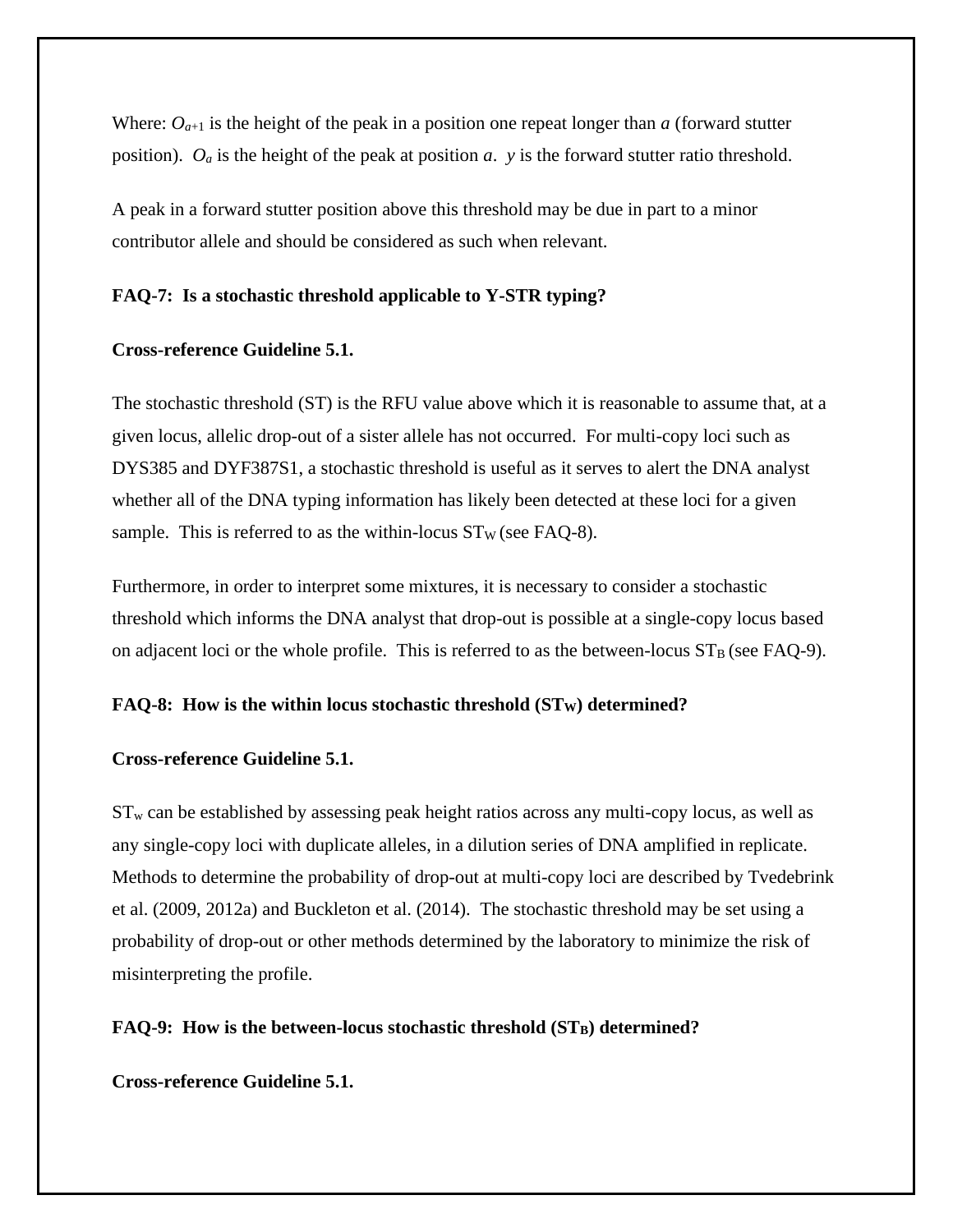The between locus  $ST_B$  may be determined using a number of methods which largely start with the analysis of a DNA dilution series focusing on the point at which drop-out begins to occur. An example method is outlined below.

Logistic regression: A sample set of approximately 100 single source amplifications are diluted so that they span the stochastic range. Logistic regression using one of the models described by Tvedebrink et al. (2009, 2012a) and Buckleton et al. (2014) should be undertaken. All of these methods need the input of a parameter  $\alpha$  which is the probability that a specific allele has dropped out. The probability  $\alpha$  was modelled by Tvedebrink et al. (2009) as being dependent on the stochastic threshold (ST), with the model being expressed as a logistic regression:

$$
\ln\left[\frac{1-\alpha}{\alpha}\right] = \beta_0 + \beta_1 \ln(ST)
$$

Here  $\beta_0$  is the intercept and  $\beta_1$  is the slope of this regression, and can be estimated from data of observed dropout for known ST. Buckleton et al. (2014) reversed the relationship to give:

$$
ST = e^{\frac{\left(\ln \frac{1-\alpha}{\alpha}\right) - \beta_0}{\beta_1}}
$$

and used this to predict ST values for a specified value of  $\alpha$ . Using a value of  $\alpha = 0.005$  means setting the  $ST_B$  at a probability of drop-out of 0.5%. Alternate values of  $\alpha$  could be explored by the laboratory as appropriate to the data in the study and the risk tolerance of the laboratory.

#### **FAQ-10: Are peak height ratios applicable to Y-STR loci?**

## **Cross-reference Guideline 6.1.**

The peak height ratio (PHR) concept frequently used for autosomal heterozygous STR loci may also be applied to multi-copy Y-STR loci (e.g., DYS385a/b and DYF387S1), particularly for use in deconvoluting mixtures (see FAQ-11). A peak height ratio is the relative proportion of two alleles at a given locus, as determined by dividing the peak height of an allele with a lower relative fluorescence unit (RFU) value by the peak height of an allele with a higher RFU value, and then multiplying this value by 100 to express the PHR as a percentage. As the amount of DNA template in a PCR reaction is reduced, PHRs exhibit greater variation due to stochastic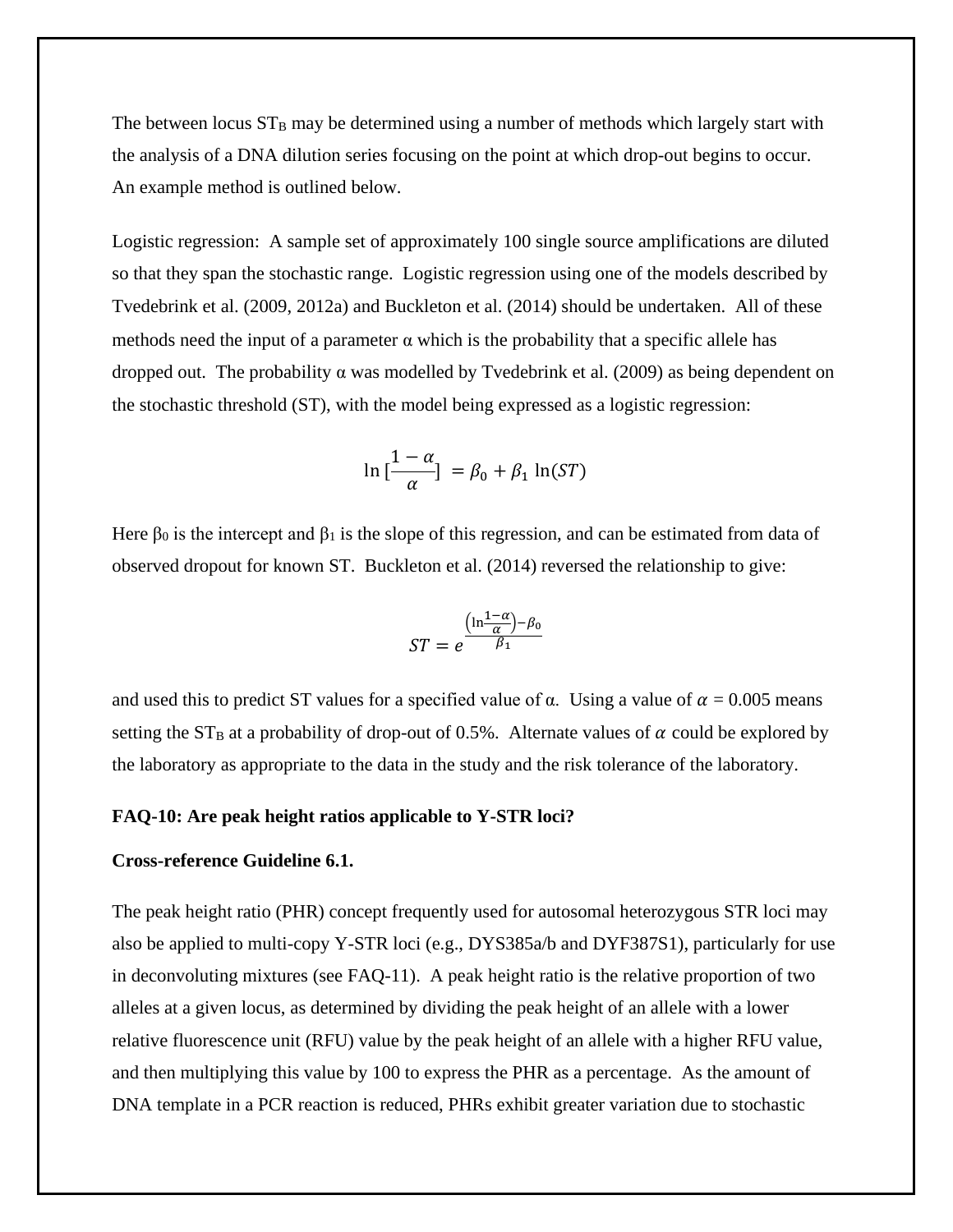effects. Note that PHRs are only applicable to allelic peaks that meet or exceed the stochastic threshold. PHR interpretation criteria should be established based on the laboratory's internal validation data from single-source samples spanning the range of input DNA template.

#### **FAQ-11: How are major and minor contributors assigned?**

#### **Cross-reference Guidelines 7.1, 7.1.1, and 7.2.**

Major and minor contributors may be assigned using criteria determined through validation that allow for the resolution of major and minor contributor haplotypes at some or all loci in a Y-STR mixture. These criteria may include but are not limited to peak height ratios, peak heights, within and between locus stochastic thresholds, and mixture proportions in consideration of duplications or other genetic anomalies. In setting these criteria, validations should include a variety of two-person mixture amplifications from known contributors of sufficient number to address the variability in amplification and electrophoresis results across the dynamic range of the detection platform and should span the range of input template for which the rules will be applied. There should be dense sampling around the mixture ratio likely to be key to the designation of major and minor contributor alleles. For example, the sample set could consist of two-person mixtures of varying ratios (e.g., 1:20, 1:10, 1:5, 1:4, 1:3, 1:2, and 1:1) amplified in a dilution series consisting of different input amounts (e.g., 1.00ng, 0.75ng, 0.5ng, 0.25ng, 0.13ng, 0.06ng, 0.03ng).

The validation data should be analyzed to determine when major and minor contributors can be readily distinguished. Laboratories may set mixture ratio thresholds (e.g., a mixture ratio of 1:5 must be met before proceeding with profile deconvolution), and/or peak height and peak height ratio thresholds (e.g., both peaks must be above 300RFU and exhibit a peak height ratio of at least 60% before assigning major and minor alleles). These thresholds should be set to avoid the incorrect assignment of major and minor contributor haplotype alleles in circumstances where the minor contributor yields an allele of greater RFU than the major (inverted major and minor peak heights), when the minor contributor allele is detected above the analytical threshold where the major contributor allele is not (inverted drop-out), or when a minor contributor allele is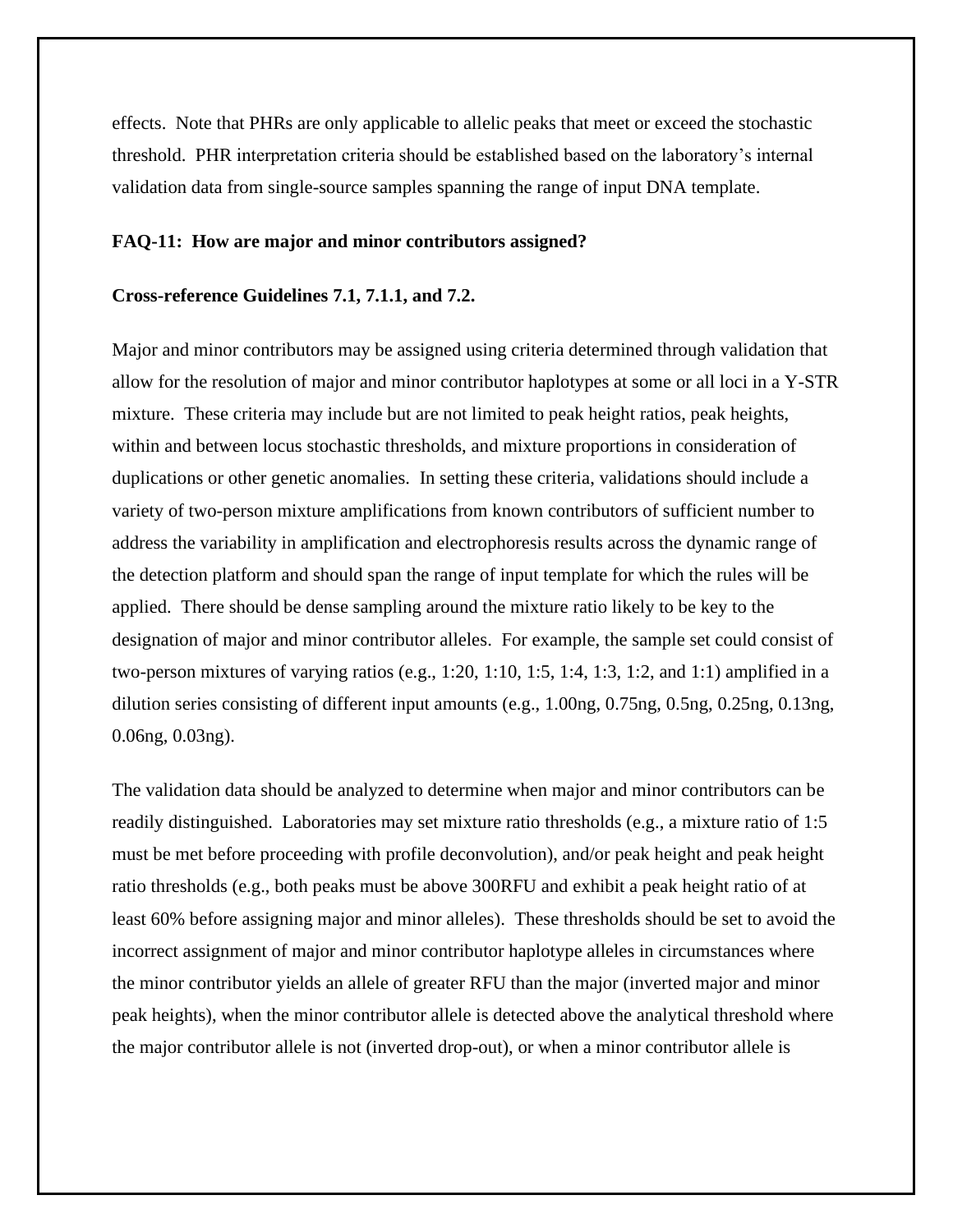shared with the major contributor as opposed to having dropped out. A laboratory may choose to take a probabilistic approach to setting these thresholds as described in Taylor et al. (2016a).

## **FAQ-12: What are indistinguishable Y-STR mixtures?**

#### **Cross-reference Guidelines 7.2, 8.3, and 8.4.**

By definition, an indistinguishable Y-STR mixture is a DNA mixture in which mixture ratios, presented as relative peak height ratios, are insufficient to attribute alleles to individual male contributor(s). When multiple contributor haplotypes cannot be distinguished because of similar contribution levels, the sample is an indistinguishable mixture. Mixture profiles deemed indistinguishable may still be interpretable. Individual males may still be included or excluded as possible contributors to an indistinguishable mixture.

As an example, the following single-locus electropherogram was obtained from the vaginal swab of a victim of a sexual assault. The victim also reported recent consensual intercourse with a known individual.



The above example uses an analytical threshold of 50 RFU and a stutter threshold of 10%. Based upon this locus, the mixture may be assumed to be from two individuals contributing DNA of roughly the same proportion (the 9 and the 10 alleles). The 8 peak is below the stutter threshold and is therefore assumed to be stutter in this example. Since the 9 and 10 alleles are of similar signals, it cannot be determined which allele was contributed by each of the two different contributors. Thus 9 and 10 are indistinguishable. If the consensual partner's allele is a 12, the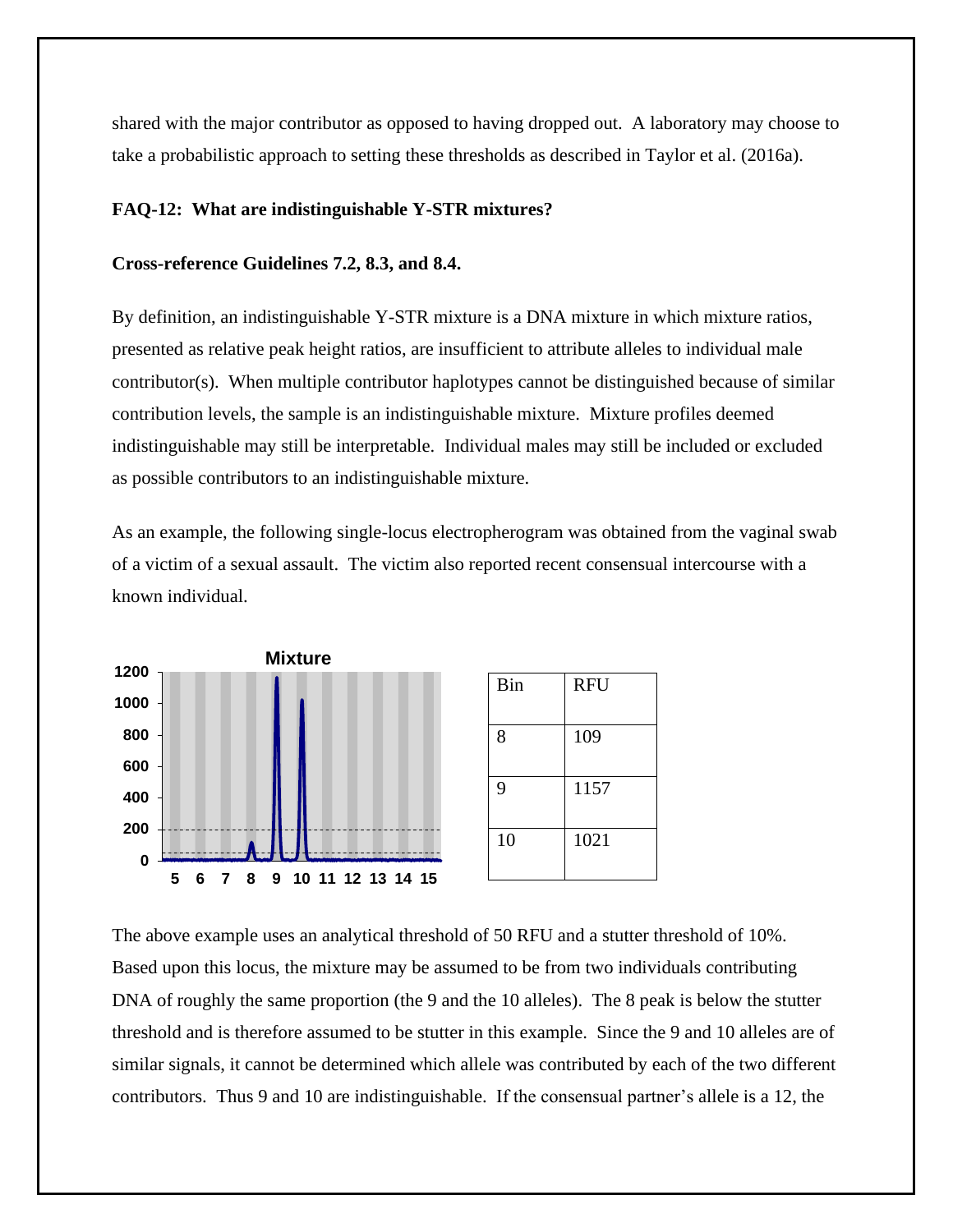consensual partner is excluded as a contributor to the mixture obtained. If the consensual partner's allele is a 9, the indistinguishable mixture may be further refined into a deduced haplotype foreign to the consensual partner by assigning the 10 to the deduced contributor.

## **FAQ-13: How does a laboratory report indistinguishable mixtures?**

## **Cross-reference Guideline 8.4.1.**

The statistical subject matter experts have not yet reached consensus on a statistical approach for estimating the occurrence of a combination of haplotypes in a population.

A laboratory choosing to report inclusionary Y-STR typing results from indistinguishable mixtures that are determined to be relevant in the context of a case must perform statistical analysis in support of any inclusion. The statistical method employed must be supported by empirical data and internal validation.

# **FAQ-14: Why has the U.S. forensic community switched from using the U.S. Y-STR Database to YHRD?**

#### **Cross-reference Guideline 9.1.**

The U.S. Y-STR Database was managed by the National Center for Forensic Science at the University of Central Florida since 2007 through funding from the National Institute of Justice (Ballantyne et al. 2006). To mitigate encumbrances in the administration of resources and to ensure long-term operational stability, the U.S. Y-STR Database haplotypes were permanently transferred to the Y- Chromosome Haplotype Reference Database (YHRD, Willuweit and Roewer 2007, 2015).

An announcement titled *Notice to U.S. Forensic Laboratories on the status of the U.S. Y-STR Database* was released in November 2018 and made available through various websites (swgdam.org, yhrd.org, and [http://usystrdatabase.org\)](http://usystrdatabase.org/). For more information, refer to the following presentation: [Transition from U.S. Y-STR Database to YHRD](https://docs.wixstatic.com/ugd/4344b0_7c1fe1eaa2e04d48be9f4ea3101c6e3e.pdf) [\(https://docs.wixstatic.com/ugd/4344b0\\_7c1fe1eaa2e04d48be9f4ea3101c6e3e.pdf\)](https://docs.wixstatic.com/ugd/4344b0_7c1fe1eaa2e04d48be9f4ea3101c6e3e.pdf).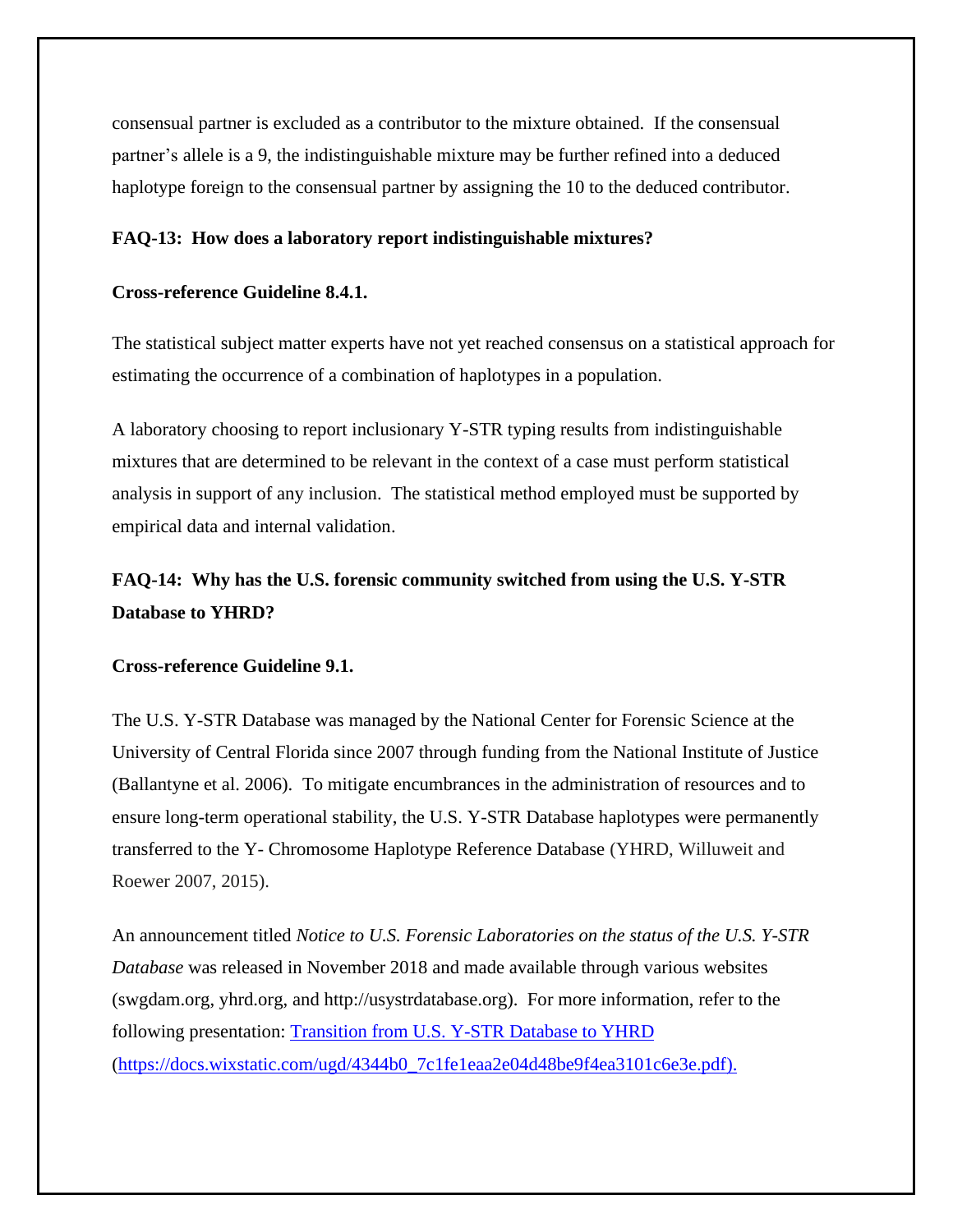## **FAQ-15: Can searches in YHRD accommodate haplotypes with allelic drop-out?**

## **Cross-reference Guideline 9.1.**

For single copy Y-STR loci exhibiting allelic drop-out, the locus may either be dropped from a search in YHRD or, if a null allele is suspected, it may be searched as a "0" (see FAQ-3 for more information on drop-out vs. null alleles).

At the time of publication of this document, YHRD is not able to accommodate a multi-copy Y-STR locus with allelic drop-out. Any locus with suspected allelic drop-out should be excluded from the search in the database.

# **FAQ-16: If a profile or match probability was calculated using the U.S. Y-STR Database, should a laboratory recalculate a profile or match probability using the YHRD?**

#### **Cross-reference Guideline 9.2.4.**

Profile and match probability estimates between the U.S. Y-STR Database and YHRD [National Database (with subpopulations) United States] are expected to be similar and within the same order of magnitude since many of the same sets of Y-STR data from the U.S. have historically been contributed to both databases by researchers, commercial entities, and practitioners. The impact on profile and match probabilities as a result of switching to YHRD from the U.S. Y-STR Database should be minimal. Previous statistics generated using the U.S. Y-STR Database are valid and should not require a recalculation with YHRD. However, as the database size of YHRD increases, the differences between profile and match probability calculations may become significant. Each laboratory should decide if and/or when a previously calculated profile or match probability using the U.S. Y-STR Database needs to be recalculated using YHRD.

# **FAQ-17: After an initial validation, how can a laboratory address new releases of the YHRD?**

**Cross-reference Guideline 9.2.**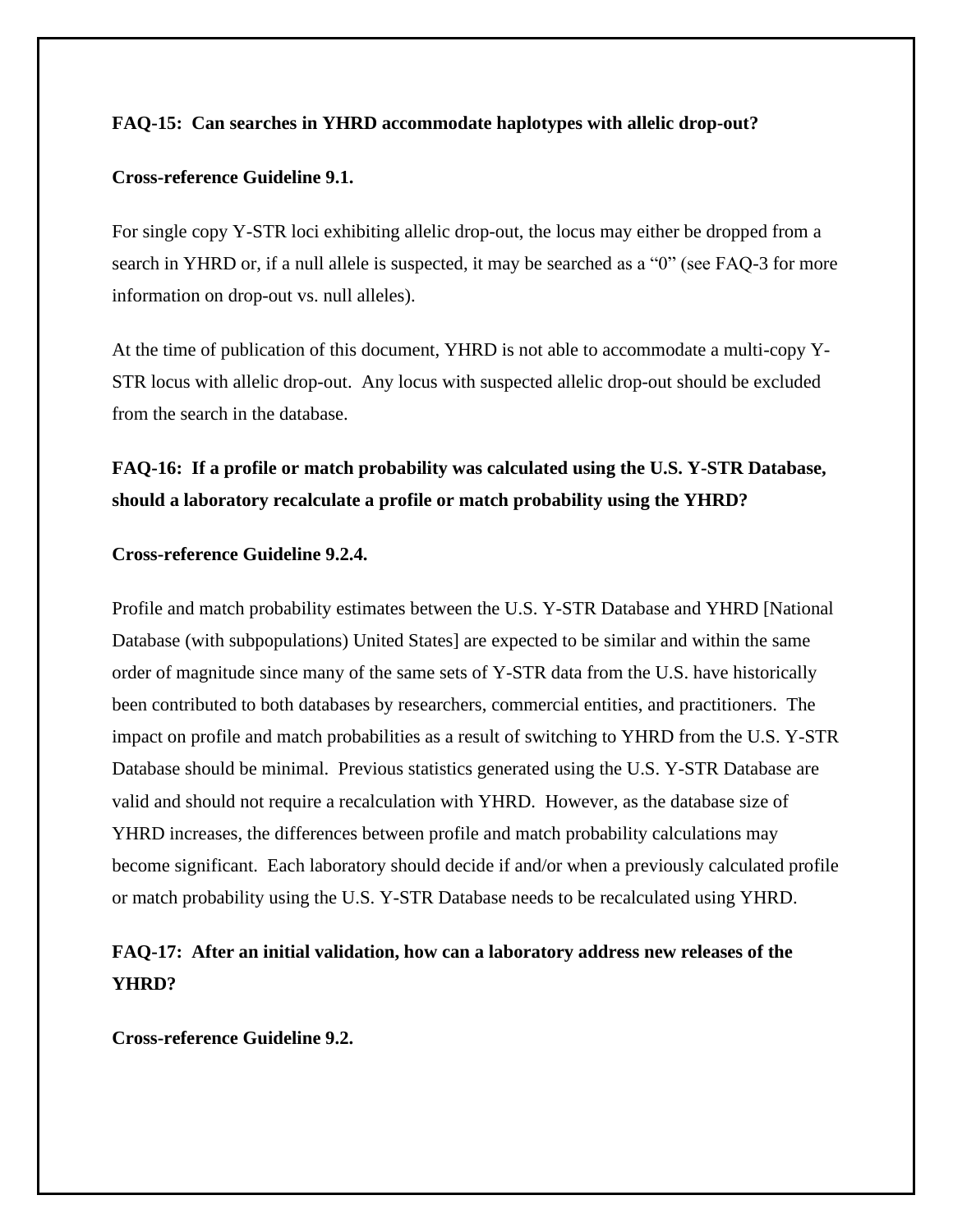Per the FBI Quality Assurance Standards, a laboratory is required to document the evaluation of the YHRD modifications and determine whether testing is needed. With each new release of YHRD, a laboratory should review the extent of the updates, which includes changes to database sizes, if the changes affect the relevant populations used for statistics, and if the updates affect their procedures for searching and/or calculating profile and match probabilities. As appropriate, necessary validations or functional tests should then be performed per the FBI Quality Assurance Standards.

If a new YHRD release does not impact the intended use in the laboratory (e.g., no changes to the laboratory's relevant population databases, the search algorithm, or statistical calculations), then no testing is needed; however, this evaluation must be documented.

If a new YHRD release resulted in only a change to the laboratory's relevant population database, this is considered a minor revision and, at a minimum, a functional test is needed. A functional test may consist of selecting an appropriate set of Y-STR haplotypes that are searched with each new release of YHRD. The results between the new search and previous searches can be compared.

If a new YHRD release resulted in a change to the search algorithm and/or a statistical calculation used by the laboratory, then a validation is needed.

## **FAQ-18: What is a reduced locus search?**

### **Cross-reference Guidelines 9.2.1, 9.2.1.1, and 9.2.1.2.**

Reduced locus searches are performed to identify the most informative result from the search of an evidentiary haplotype against a population database when using counting method-based approaches (recommendation 9.2.2 and 9.2.3). This search method addresses the counting method paradox in which the search of a newer multiplex with a more discriminating set of loci seemingly yields a higher estimated profile probability when searching a database. The logical discrepancy is due to the database containing fewer reference haplotypes with the newer multiplex than with an older, less discriminating multiplex that had fewer loci. By reducing the search to a smaller locus set (e.g., including haplotypes in the search that may have only the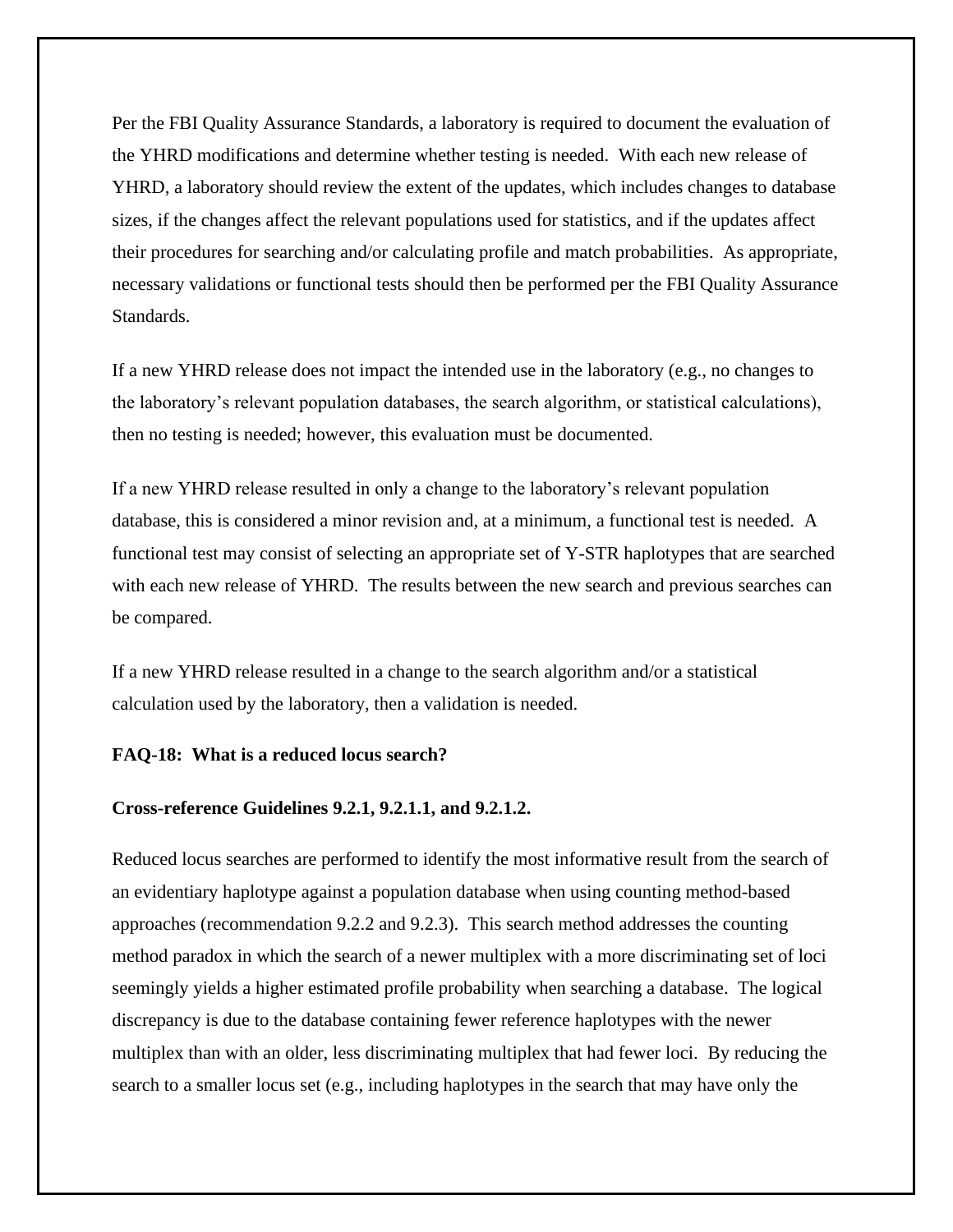Yfiler loci when the evidentiary haplotype was based upon the PowerPlex Y23 loci), the larger database size of that set can be incorporated into the sample frequency.

When no matching haplotypes are observed regardless of locus set, the smaller locus set will always provide a lower frequency due to the larger database size. Even though the search was performed with a less discriminating set of loci, a haplotype with no observations in the database using the smaller locus set could not "match" if you added additional loci. The resulting sample frequency better represents the discrimination potential of the full Y-STR haplotype.

## **FAQ-19: How is a reduced locus search performed using YHRD?**

## **Cross-reference Guideline 9.2.1.2.**

Beginning in 2022, the search paradigm in YHRD will change. The original (Pre-2022) approach had the user select a locus set (Minimal, PowerPlex Y, Yfiler, PowerPlex Y23, Yfiler Plus, and Maximal), and this selection a) limited the query haplotype to the loci in the selected locus set, b) limited the database to the set of haplotypes that had results for all loci in the selected locus set, and c) limited the comparison between query and database haplotypes to only the loci in the selected locus set. YHRD calls this paradigm a "masked" search, as it masks both query and database haplotypes with a selected set of loci. For this reason, SWGDAM had previously provided an iterative process for reduced locus searches in YHRD described in the 2014 SWGDAM Compliant YHRD User's Guide (available at YHRD).

The new (2022) search paradigm in YHRD will have the users make two selections for locus sets, one for the database and another for the query haplotype. The locus set selected for the database (renamed to Minimal, Y12, Y17, Y23, Y27, and Ymax; YHRD calls this the "dataset") will only be used to limit the database to the set of haplotypes that had results for all loci in the selected locus set. The locus set selected for the query haplotype (Minimal, PowerPlex Y, Yfiler, PowerPlex Y23, Argus Y-28, Yfiler Plus, GoldenEye, STRtyper-27, PathFinder Plus, AGCU Y37, and Yfiler Platinum; YHRD calls this the "kit") is meant to represent the typing kit/multiplex used to create the query haplotype. When the two selected locus sets are the same (e.g., Y17 and Yfiler), the comparisons and search results mirror those of the Pre-2022 paradigm, with comparisons limited to only the loci in the selected locus set. However, all available loci in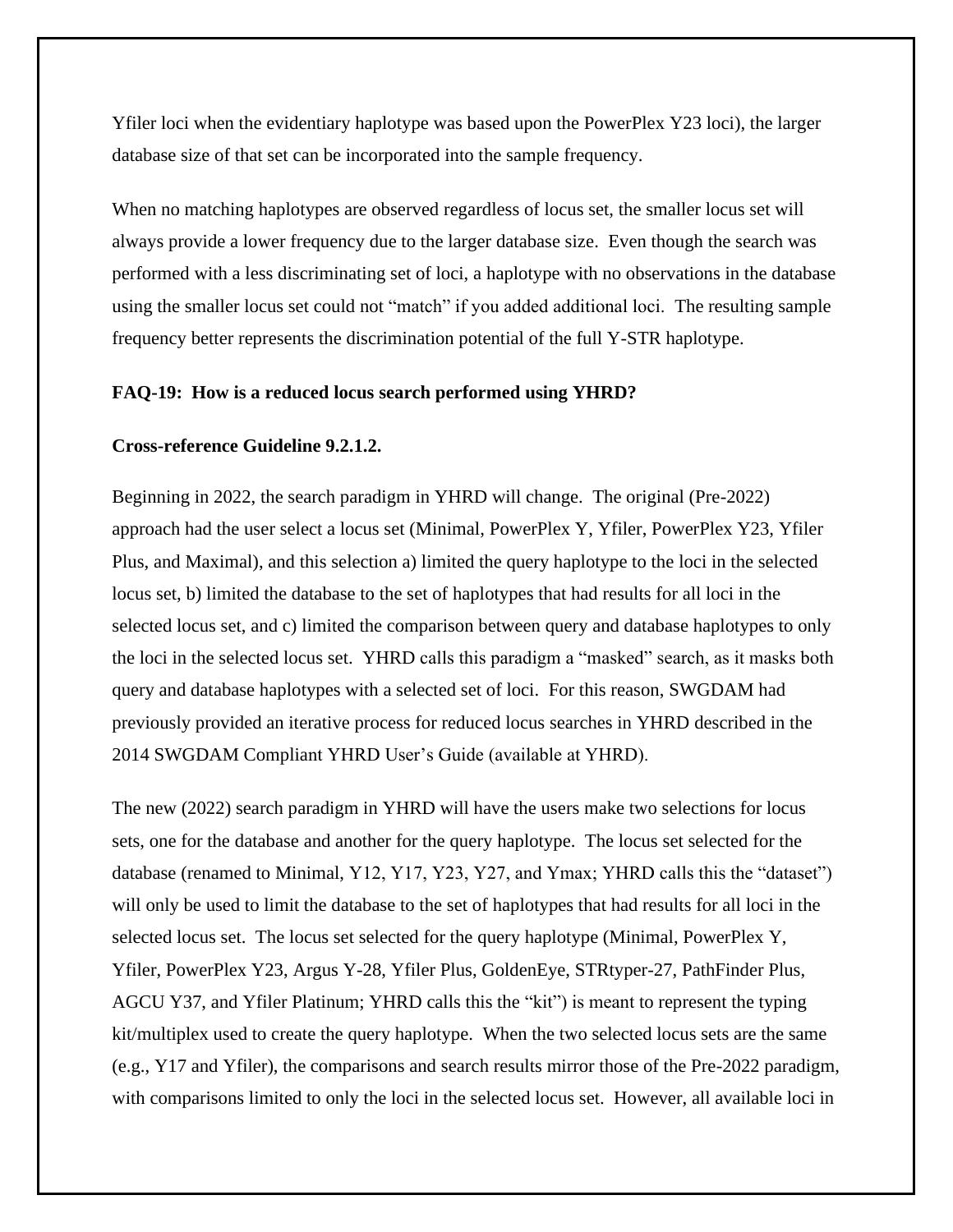the query and database haplotypes are used for the comparison when the two locus sets differ. YHRD calls this paradigm a "transient" search, and it removes the need to perform iterative steps to achieve a reduced locus search. Users may still wish to perform searches for datasets that have reduced numbers of loci than the kit used to create the query haplotype, as this would allow comparisons to larger numbers of database haplotypes and possibly provide more informative statistics.

As an example of the new search functionality at YHRD, the following table illustrates the effect of kit and dataset combinations when querying a haplotype.

|                   |       |                |          |                                  |        |        |        |                 |        |        |        |        |        | Example Database (includes haplotypes found in the Y17, Y23, Y27, and Ymax Datasets) |         |        |        |        |                      |          |        |        |        |                |               |        |                                     |                                                                       | Query Haplotype vs. Database                                             |                                         |
|-------------------|-------|----------------|----------|----------------------------------|--------|--------|--------|-----------------|--------|--------|--------|--------|--------|--------------------------------------------------------------------------------------|---------|--------|--------|--------|----------------------|----------|--------|--------|--------|----------------|---------------|--------|-------------------------------------|-----------------------------------------------------------------------|--------------------------------------------------------------------------|-----------------------------------------|
| Database Sample # | DYS19 | <b>DYS389I</b> | DYS389II | DYS390                           | DYS391 | DYS392 | DYS393 | DYS385          | DYS439 | DYS438 | DYS437 | DYS456 | DYS458 | DYS635                                                                               | YGATAH4 | DYS448 | DYS576 | DYS481 | DYS549               | DYS533   | DYS570 | DYS643 | DYS627 | DYS460         | <b>DYS518</b> | DYS449 | $\overline{\phantom{0}}$<br>DYF387S | Kit Y17<br>$\boldsymbol{\alpha}$<br><b>Dataset</b><br>Y17<br>"masked" | Kit Y23<br>$\boldsymbol{\alpha}$<br><b>Dataset</b><br>Y17<br>"transient" | Kit Y23<br>&<br>Dataset Y23<br>"masked" |
| $\mathbf{1}$      |       |                |          | 14 13 29 24 10 13 13             |        |        |        | 11,<br>14       | 12     |        |        |        |        | 12 15 16 16 23                                                                       |         |        |        |        | 12 19 16 22 13 11 17 |          |        | 10     |        |                |               |        |                                     | match                                                                 | match                                                                    | match                                   |
| $\overline{2}$    |       |                |          | 14 13 29 24 10 13 13             |        |        |        | 11,             | 12     |        |        |        |        | $12$   15   16   16   23                                                             | 12 19   |        |        |        |                      |          |        |        |        |                |               |        |                                     | match                                                                 | match                                                                    | not compared                            |
| 3                 |       |                |          | 14   13   29   24   10   13   13 |        |        |        | 11,             | 12     |        |        |        |        | 12   15   16   16   23   12   19   17   22                                           |         |        |        |        |                      |          | 13 17  |        |        | 23 11 38 31    |               |        | $\frac{36}{36}$                     | match                                                                 | mismatch                                                                 | not compared                            |
| $\overline{4}$    |       |                |          | 14 13 29 24 10 13 13             |        |        |        |                 | 12     |        |        |        |        | $12$   15   16   16   23                                                             | 12 19   |        |        |        |                      |          |        |        |        |                |               |        |                                     | match                                                                 | match                                                                    | not compared                            |
| 5 <sup>5</sup>    |       |                |          | 14 13 29 24 10 13 13             |        |        |        | $\frac{11}{14}$ | 12     |        |        |        |        | 12   15   16   16   23   12   19   19   22                                           |         |        |        |        |                      | 13 13 20 |        |        |        | 10 25 11 39 32 |               |        | $\frac{35}{36}$                     | match                                                                 | mismatch                                                                 | mismatch                                |
| 6                 |       |                |          | 14 13 29 24 10 13 13             |        |        |        | 11,             | 12     |        |        |        |        | 12 15 16 16 23 12 19 18 23 13 12 17                                                  |         |        |        |        |                      |          |        |        |        | 10 22 10 37 28 |               |        | 36,<br>36                           | match                                                                 | mismatch                                                                 | mismatch                                |
| $\overline{7}$    |       |                |          | 14   13   29   24   10   13   13 |        |        |        | 11.             | 12     |        |        |        |        | $12$   15   16   16   23                                                             |         |        |        |        | 12 19 18 21 14 13 18 |          |        |        |        | 10 23 11 40 30 |               |        | 35,<br>36                           | match                                                                 | mismatch                                                                 | mismatch                                |
| 8                 |       |                |          | 14   13   29   24   10   13   13 |        |        |        | $\frac{11}{14}$ | 12     |        |        |        |        | 12 15 16 16 23 12 19 20 22 13 13 19                                                  |         |        |        |        |                      |          |        |        |        | 10 24 11 38 32 |               |        | $\frac{36}{36}$                     | match                                                                 | mismatch                                                                 | mismatch                                |
| 9                 |       |                |          | 14   13   29   24   10   13   13 |        |        |        | 11,             | 12     |        |        |        |        | $12$   15   16   16   23                                                             | 12 19   |        |        |        |                      |          |        |        |        |                |               |        |                                     | match                                                                 | match                                                                    | not compared                            |

|                                                         | Results                                                   |                                                                                                                  |
|---------------------------------------------------------|-----------------------------------------------------------|------------------------------------------------------------------------------------------------------------------|
| $14$   13   29   24   10   13   13   $1/$   12   12   1 | 15   16   16   23   12   19   16   22   13   11   17   10 | 9 matches<br><b>4 matches</b><br>match in<br>in Y17<br>in Y17<br><b>Y23 Dataset</b><br><b>Dataset</b><br>Dataset |

In this example, the Y17 dataset contained 29,207 haplotypes, including nine that matched the query haplotype at the Y17 loci. The Y17 masked search (equivalent to a Pre-2022 search) frequency would be 1/3,245 (95% UCI is 1/1,860). Performing a transient search of the Y17 dataset reduces the matches to four, because the five Y27 and Ymax haplotypes that matched at the Y17 loci did not match at one or more of the additional loci present in both the query and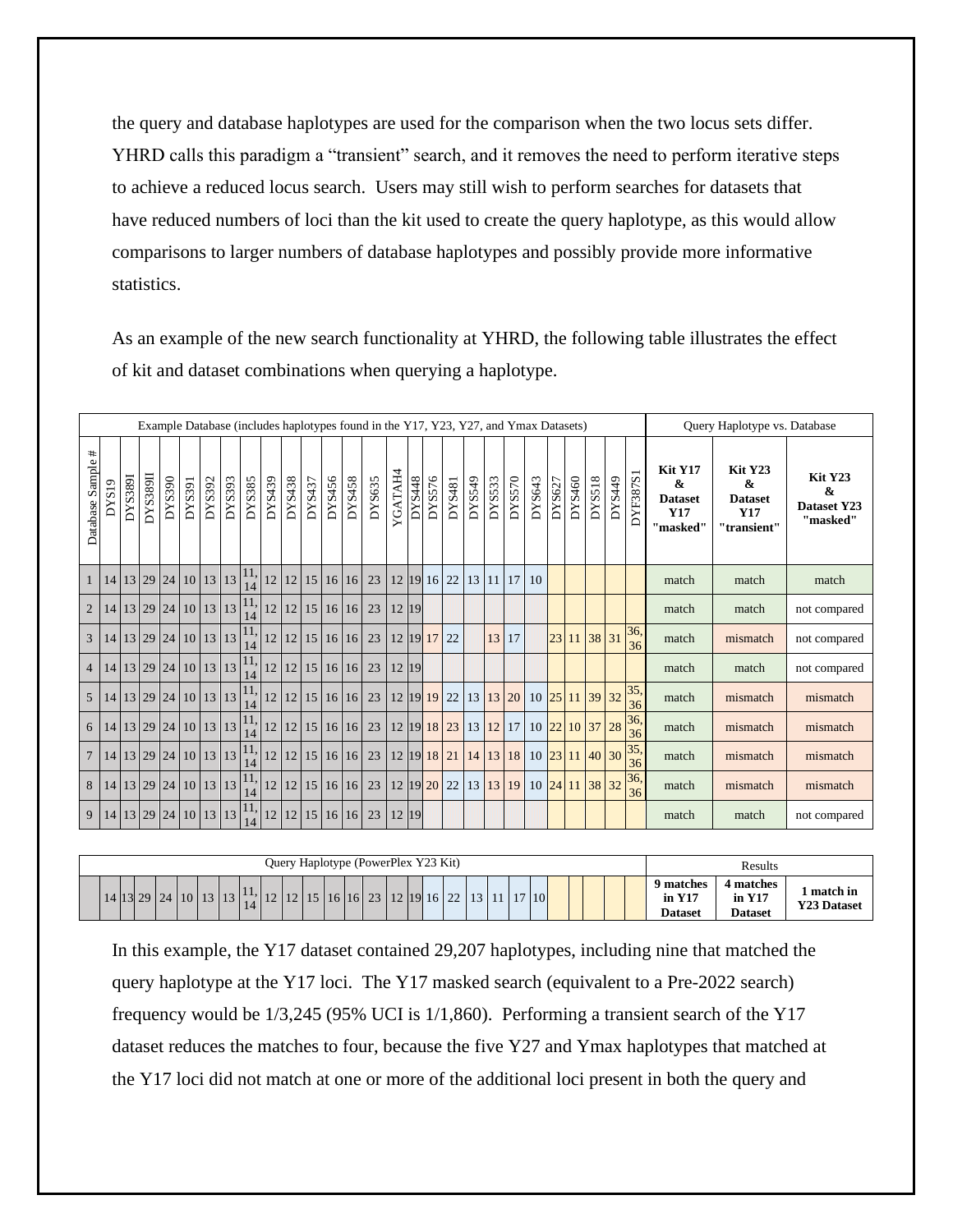database haplotypes. The reduction in the number of matches listed for the Y17 dataset demonstrate the benefit of the new transient searches. The Y17 transient search frequency would be 1/7,302 (95% UCI is 1/3,191). The Y23 dataset contained 16,388 haplotypes, including one that matched the query haplotype at the Y23 loci. The Y23 masked search (equivalent to a Pre-2022 search) frequency would be 1/16,388 (95% UCI is 1/3,455).

A Pre-2022 reduced locus search would have given a different number of matches for the Yfiler dataset when compared to a transient search at Y17. The difference is due to database sample #3 in the table above which is incomplete for the Y23 loci. Pre-2022, this haplotype would have only been compared for the Yfiler loci; however, the transient search can see the true exclusion.

In the context of a reduced locus search, of the searches performed in this example, the comparison in 2022 would be between the Y17 transient search and the Y23 masked search. The most informative sample frequency is whichever is lower among the searches. In this case, the Y23 masked search value would be reported.

A schematic demonstrating the differences between the search approaches in YHRD is provided below. Note that 'reduced' for R67 does not refer to the iterative reduced locus search process previously described in the 2014 SWGDAM Compliant YHRD User's Guide (available at YHRD).

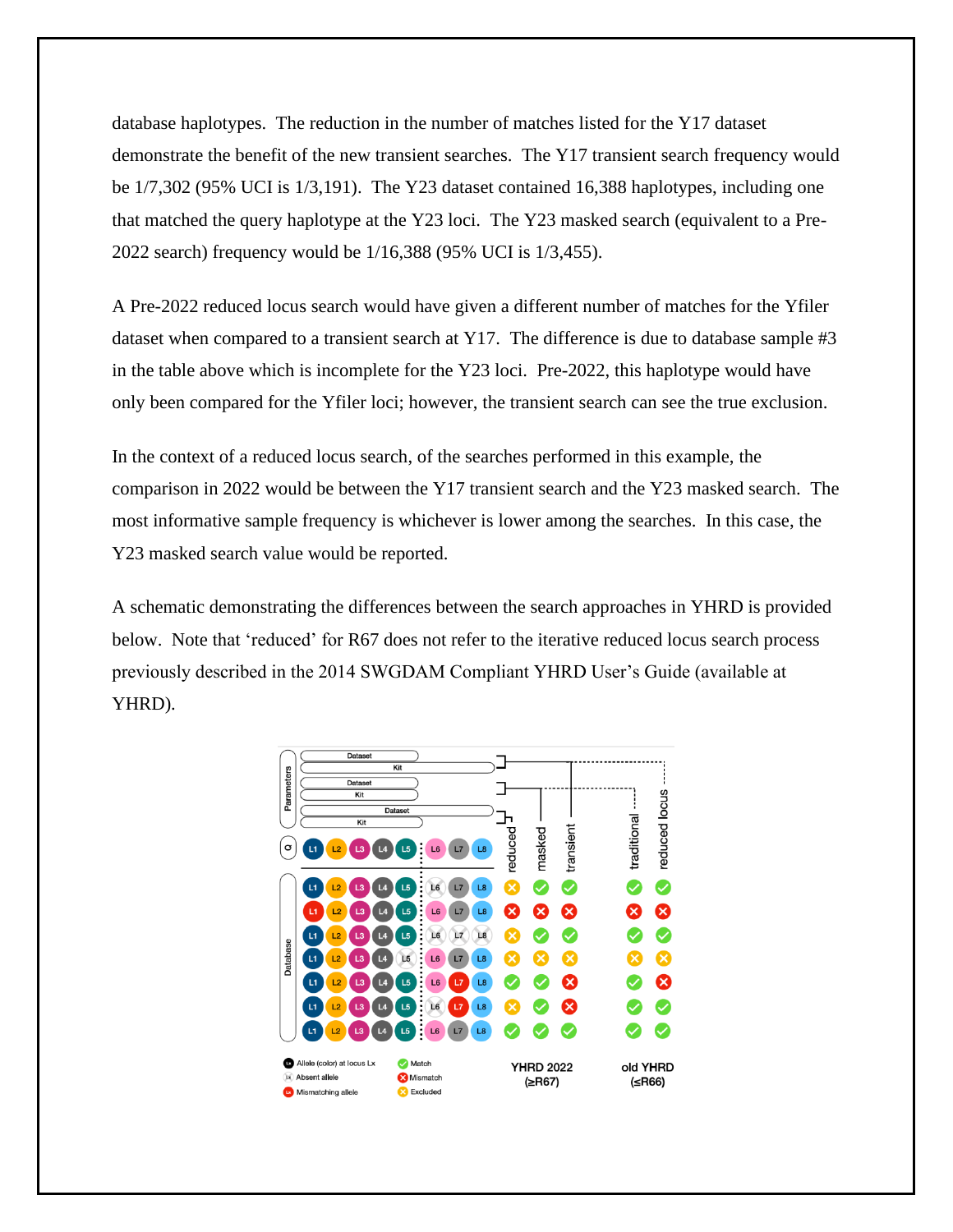# **FAQ-20: How can a laboratory conduct a performance check for reduced locus searches using YHRD?**

## **Cross-reference Guideline 9.2.1.2.**

The profiles of matching and non-matching haplotypes are not available to view when searching YHRD. Therefore, just as is the case with YHRD searches when using all of the available loci, reduced locus search results cannot be independently verified. There are certain logical assessments that could be tested. For example, the same or fewer matches should be obtained when searching higher locus counts.

## **FAQ-21: How can a laboratory report the use of a reduced locus search?**

## **Cross-reference Guideline 9.2.1.2.**

An example of report wording is provided below if a laboratory elects to include the use of a reduced locus search (including a transient search) within a report.

The evidence haplotype was compared to  $[n_{RLS}]$  haplotypes in the YHRD database. There were  $[x_{RLS}]$  haplotypes that could not be differentiated, for a sample frequency of  $[x_{RLS}/n_{RLS}]$ .

## Where

 $x_{RLS}$  The number of haplotypes at the reduced locus count that were not shown to be different at a higher locus count

 $n_{RLS}$  The number of haplotypes at the reduced locus count

Both  $x_{RLS}$  and  $n_{RLS}$  can be augmented with one extra observation, per recommendation 9.2.2.2.

**FAQ-22: What are the differences between the Counting Method and the Augmented Counting Method?**

**Cross-reference Guidelines 9.2.2, 9.2.2.1, and 9.2.2.2.**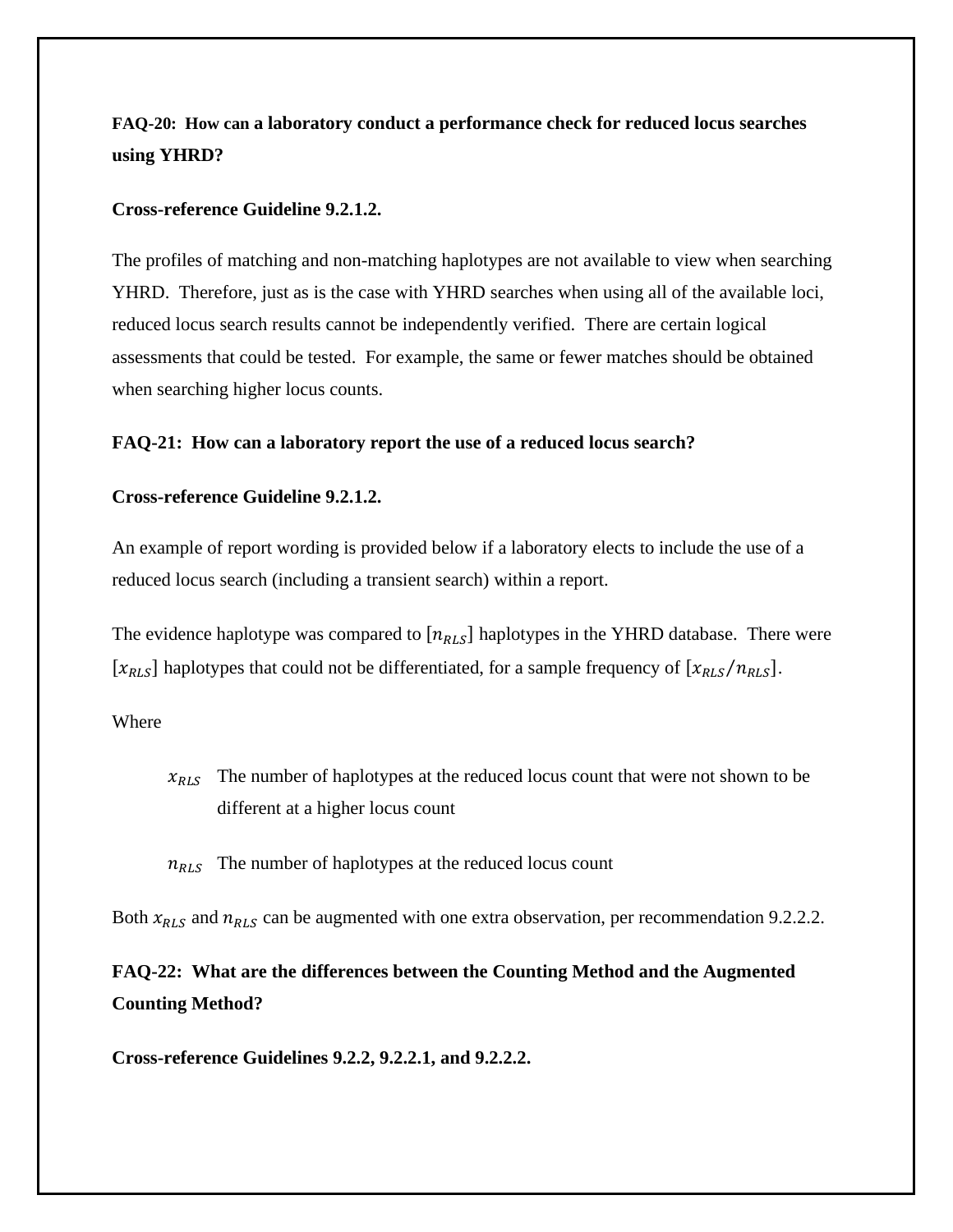The counting method is the simplest method to report the prevalence of haplotypes in a sampling of a population.

Estimate of the population proportion:

$$
p = x / n
$$

where x is equal to the number of times the haplotype is observed in a database containing n number of haplotypes. For example, if a haplotype has been observed twice in a database of  $n =$ 2000, the frequency of that haplotype will be:  $2/2000 = 0.001$ .

In most Y-STR databases, the majority of haplotypes are only observed once in the database. Therefore, when a haplotype is searched in a database, the number of haplotypes that match is often zero. Using the counting method, the estimate of the population proportion would be zero (unique). However, further sampling of the population may identify other instances of the haplotype.

To compensate for zero matches in the database, the use of the augmented counting method by adding the observed haplotype to both x (in the numerator) and n (in the denominator) is recommended by the DNA Commission of the International Society for Forensic Genetics (ISFG) (Roewer et al. 2020).

$$
p = (x + 1) / (n + 1)
$$

## **FAQ-23: What is the Clopper and Pearson 95% confidence interval?**

#### **Cross-reference Guideline 9.2.3.**

A confidence interval proposes a range of values (an interval) having a confidence level (e.g., 95%) that the true parameter (the estimate of the population proportion of a particular haplotype) is within this proposed range. Previous methods such as the normal approximation of the binomial distribution have been replaced with the Clopper and Pearson exact method (Clopper and Pearson, 1934). The interval is based on the cumulative probabilities of the binomial distribution rather than an approximation of the interval. The Clopper and Pearson 95%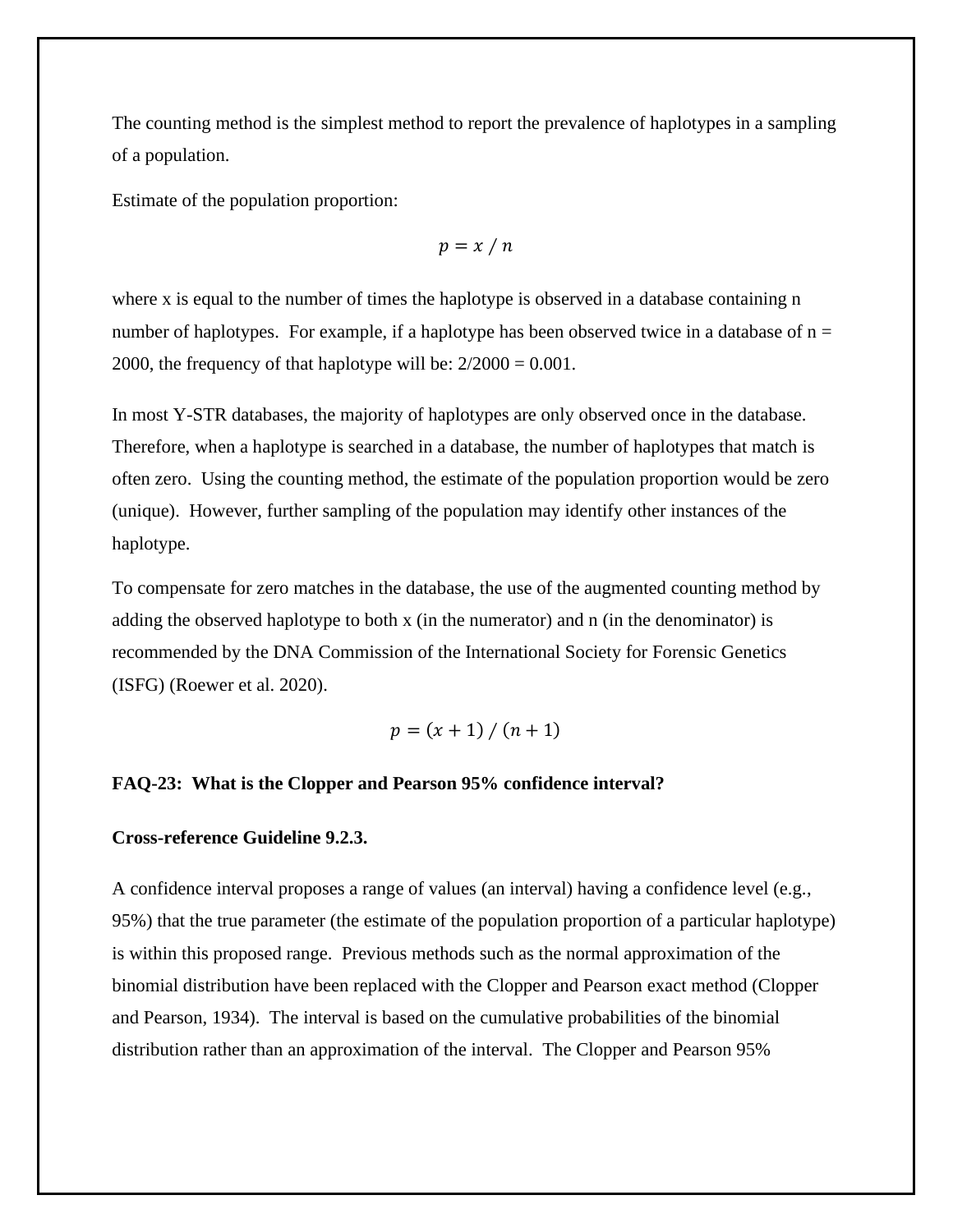confidence interval can be determined from either the counting method or the augmented counting method.

$$
0.05 = \sum_{k=0}^{x} {n \choose k} p^{k} (1-p)^{n-k}
$$

#### **FAQ-24: What is the difference between a profile probability and a match probability?**

#### **Cross-reference Guidelines 9.2.2, 9.2.3, 9.2.4.**

For Y-STR haplotypes, the strength of the evidence is presented when there is a match between the evidence and the reference haplotype. The presentation of a probability (profile probability or match probability) depends upon the question being asked. For a profile probability, the relevant question is rather straightforward: How rare (or common) is this haplotype in the population? The answer can be easily determined by searching the haplotype in a relevant database and presenting the number of times the haplotype was observed in that database. Termed, "the counting method" this frequency can be accompanied by a confidence interval such as the Clopper and Pearson exact method.

A match probability addresses a different question from having a match between the evidence haplotype and the reference haplotype. Here, the relevant question is, "the haplotype has been observed already in the evidence – what is the probability of observing an unrelated individual in the relevant population with the same haplotype as the reference?" A match probability is commonly incorporated into a likelihood ratio (LR), a comparison of two conditional probabilities to explain the match. The first conditional probability (in the numerator) is the probability of observing the evidence if the person of interest (POI) is the contributor to the profile versus the second conditional probability (in the denominator) of observing the evidence if a random, unrelated individual in the relevant population is the contributor to the profile. Note that the LR is not a probability, but a ratio of two mutually exclusive conditional probabilities, and is not presented as a "1 in number" frequency like a profile probability (See FAQ 33). The DNA Commission of the ISFG (Roewer et al. 2020) is a resource for more information on profile and match probabilities.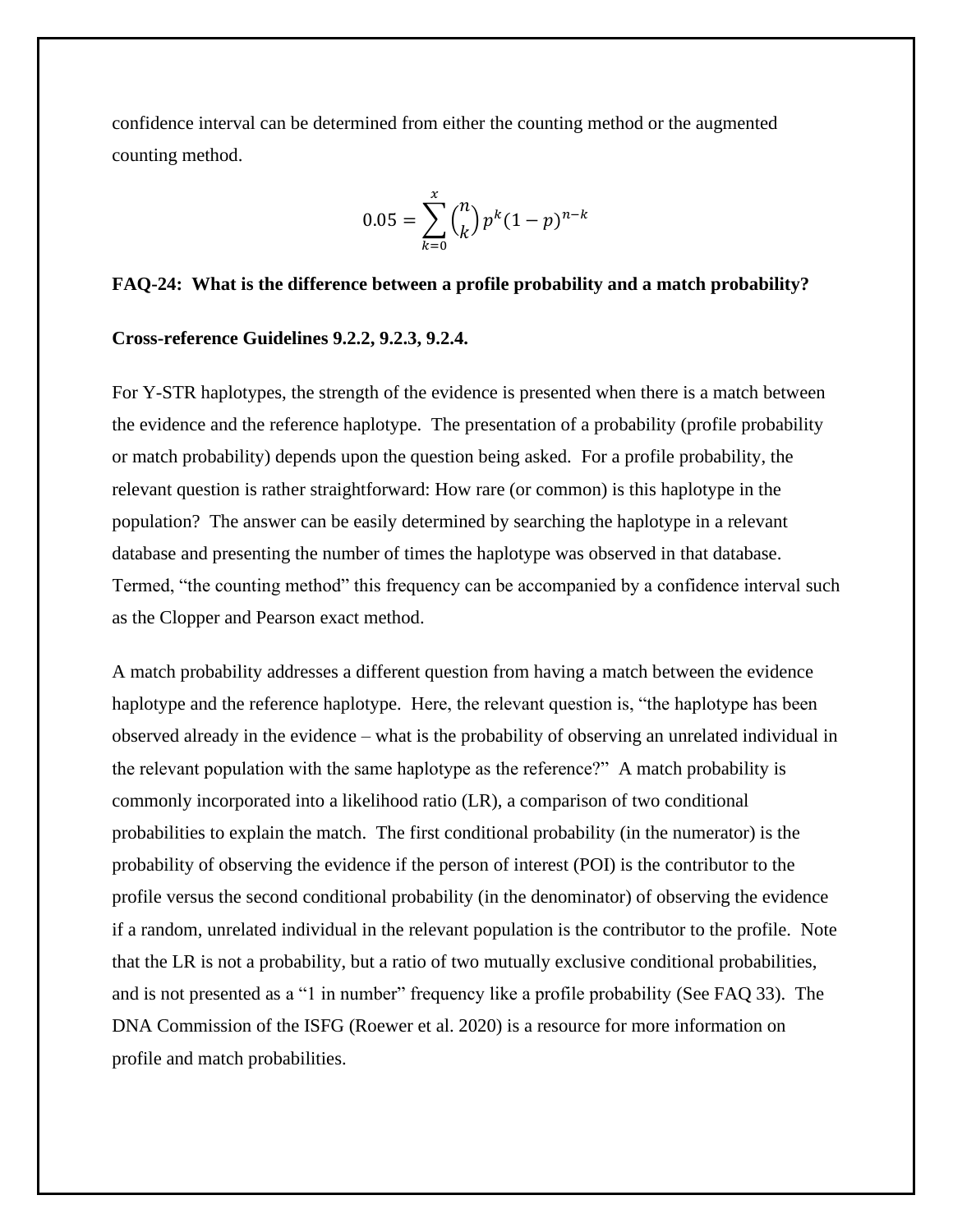## **FAQ-25: What methods can be used to calculate a match probability?**

#### **Cross-reference Guideline 9.2.4.**

The lack of independence among Y-STR loci makes it difficult to quantify the strength of matching Y-STR haplotypes. It is known, however, that it becomes increasingly unlikely that two different unrelated men share the same Y-STR haplotypes as more loci are included in the profile.

There are several methods to calculate a match probability. They include use of theta, the kappa method, and the discrete Laplace method. See FAQs below for further details. SWGDAM urges the continued development and publication of these and related approaches that can offer guidance to forensic practitioners.

## **FAQ-26: How is theta used to assign a match probability?**

#### **Cross-reference Guideline 9.2.4.**

Theta is a correction factor to account for substructure within a population and is most often used when calculating match probabilities of diploid autosomal markers. Using theta for haploid markers is still a topic of much debate. Haploid markers are not a primary means of identification and are most powerful when used for exclusionary purposes. The use of theta was outlined in the 2014 SWGDAM *Interpretation Guidelines for Y-Chromosome STR Typing* but without guidance for population structure within a single ethnic group.

The subpopulation correction using theta (Buckleton et al. 2011, Weir and Goudet, 2017) gives an estimate  $\hat{p}_i$  of the probability for haplotype *i* of

$$
\hat{p}_i = \theta + (1 - \theta) \left(\frac{x}{n}\right)
$$

This is used when x is the observed number of haplotype *i* in a database of n individuals. If x is zero, then  $\theta$  serves as a lower bound on the estimate. Laboratories should establish the value of  $\theta$ they wish to use, using published values. If the database is for a particular ethnicity, then the  $\theta$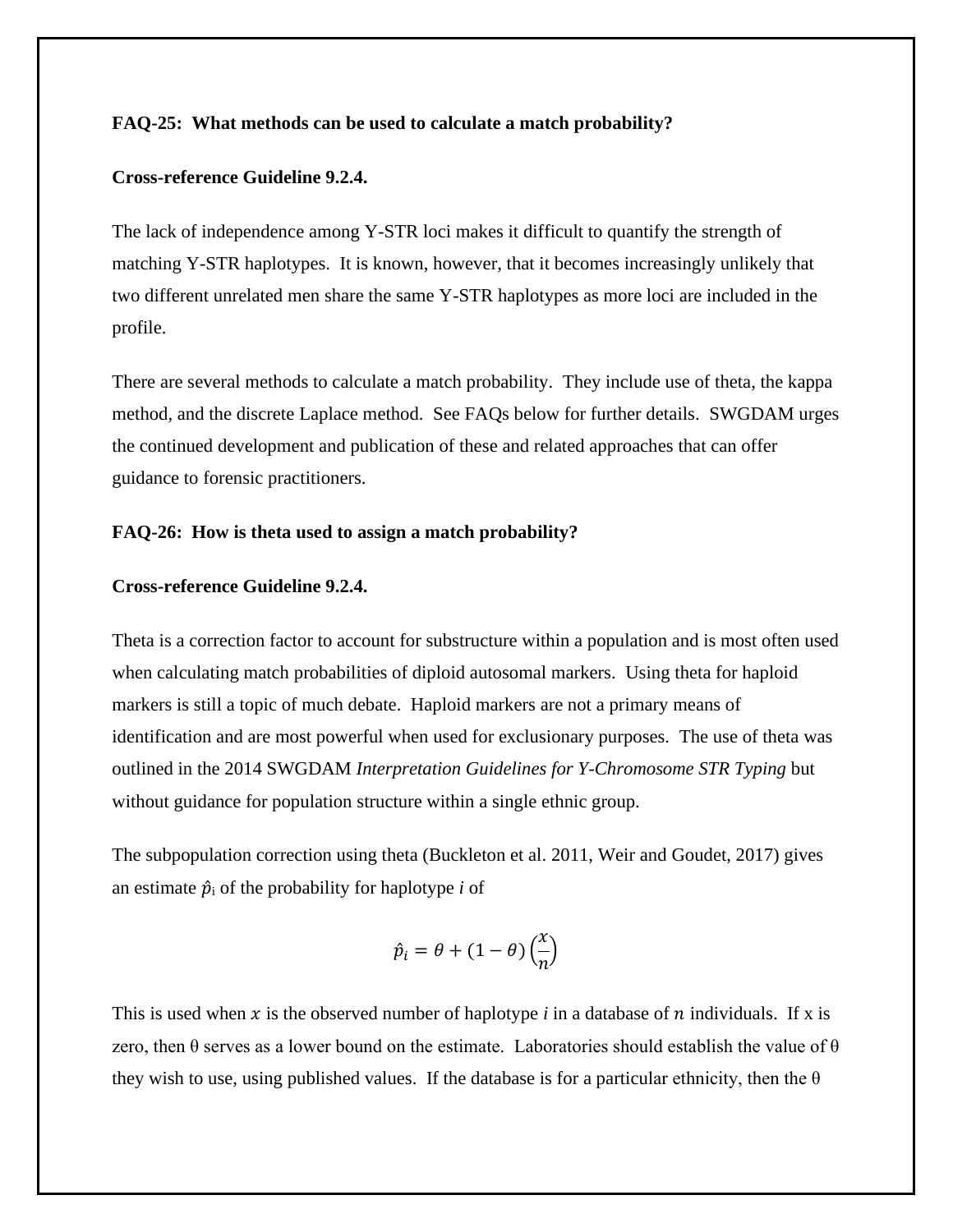value for that ethnicity should be used. It is possible to estimate θ with data from populations within an ethnicity. The estimate is  $(Mw-Mb)/(1-Mb)$  where Mw is the proportion of matching pairs of haplotypes among all pairs within one population, averaged over populations, and Mb is the proportion of matching pairs of haplotypes, one from each of two populations, averaged over pairs of populations.

There is not currently a publication for Y-STR  $\theta$  values from a world-wide survey as there is for autosomal STRs (Buckleton et al. 2016). Such a publication is forthcoming. It is likely that values of  $10^{-4}$  or less are appropriate for 15 or more Y-STR loci, and  $10^{-5}$  or less are appropriate for 20 or more Y-STR loci.

# **FAQ-27: How is the application of theta to match probabilities different in YHRD as compared to how it was applied in the U.S. Y-STR Database?**

## **Cross-reference Guideline 9.2.4.**

Important differences existed between the theta-corrected match probabilities reported in each of the databases. YHRD limits theta-corrections to haplotypes with fewer than 23 loci, regardless of which loci are searched and the multiplex selected, while the U.S. Y-STR Database applied theta to all searches of any number of loci as long as the Yfiler Plus kit locus order was not selected for haplotype entry. Although the same theta values described in Appendix 1 of the 2014 SWGDAM *Interpretation Guidelines for Y-Chromosome STR Typing* have been applied by both databases, U.S. Y-STR Database separated the theta-corrected match probabilities by major population group (African American, Asian, Caucasian, Hispanic, and Native American), while YHRD combines all populations (without and, where data exists, with the Native American population) to calculate the "Overall" theta-corrected match probabilities. Relevant case information regarding the pool of possible alternate contributors may be used as a guide when selecting between YHRD match probabilities that exclude or include the Native American data. If desired, the population-level match probabilities that are not supplied by YHRD can be calculated outside of that website using the YHRD search results for each population, Eq. 3 from the 2014 SWGDAM *Interpretation Guidelines for Y-Chromosome STR Typing*, and theta values from Appendix 1 of the 2014 SWGDAM *Interpretation Guidelines for Y-Chromosome STR Typing*.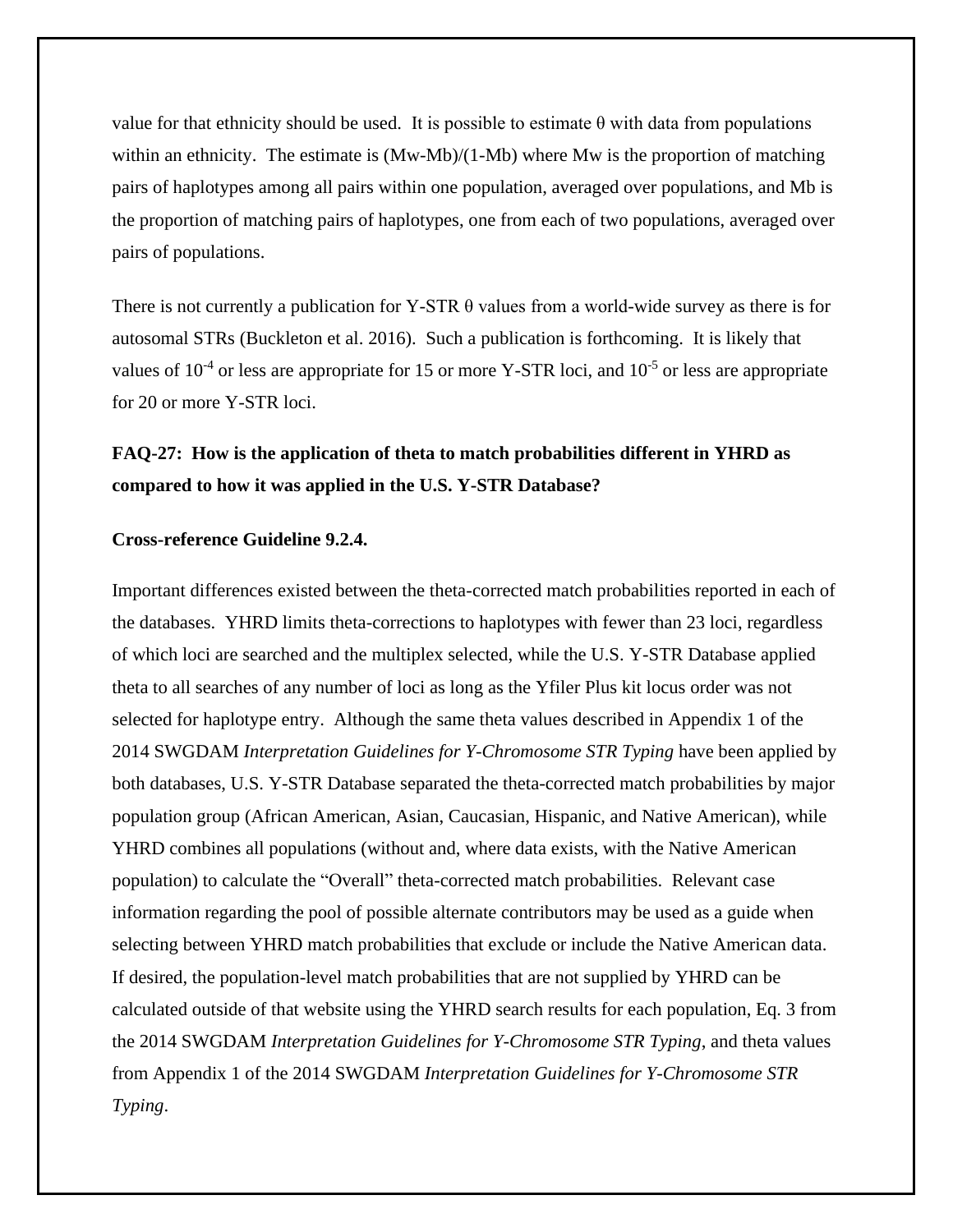## **FAQ-28: How is the kappa method used to calculate a match probability?**

#### **Cross-reference Guideline 9.2.4.**

The term kappa  $(\kappa)$  denotes the fraction of haplotypes that have been observed only once, i.e., singletons, in the database augmented by  $x$ . As defined here, this gives a match probability (Brenner 2010). If the count of the POI's haplotype  $x_p$  in the database of D individuals is assigned as  $C_{xp}$ , then

$$
\hat{p}_x = \frac{(C+1)(1-\kappa)}{D+1}
$$

## **FAQ-29: How is the discrete Laplace method used to calculate a match probability?**

## **Cross-reference Guideline 9.2.4.**

The discrete Laplace method is a statistical model (Andersen et al. 2013a and Andersen et al. 2013b) that can be used to estimate population frequencies of Y-STR haplotypes based on a reference database. An estimated population frequency can serve as a match probability when the reference database is a random sample from the suspect population. The discrete Laplace method assumes a number of latent clusters with shared ancestry exists, each of which is represented by a central haplotype. The haplotypes in the population are then spread around these central haplotypes (caused by neutral stepwise mutations). This is recommended by the DNA Commission of the ISFG (Roewer et al. 2020).

To estimate a haplotype frequency for a given Metapopulation (e.g.,"African American" or "Native American") using the discrete Laplace method, one can use the "Metapopulation" feature of the standard YHRD search.

Additional guidance on the discrete Laplace method is provided by Mikkel Meyer Andersen and David Balding and can be accessed at [https://mikl.dk/ytalks/.](https://nam04.safelinks.protection.outlook.com/?url=https%3A%2F%2Fmikl.dk%2Fytalks%2F&data=02%7C01%7CDixie.Peters%40unthsc.edu%7Cd6b0df9fbb5a45ad6af608d86700c420%7C70de199207c6480fa318a1afcba03983%7C0%7C0%7C637372600272090534&sdata=aUGl%2BSvV0ODqP1PMsCyt6NULDwqP53Olr%2Fsa538Nd1g%3D&reserved=0)

**FAQ-30: Can the likelihood ratio calculated in the pedigree search function of CODIS be reported?**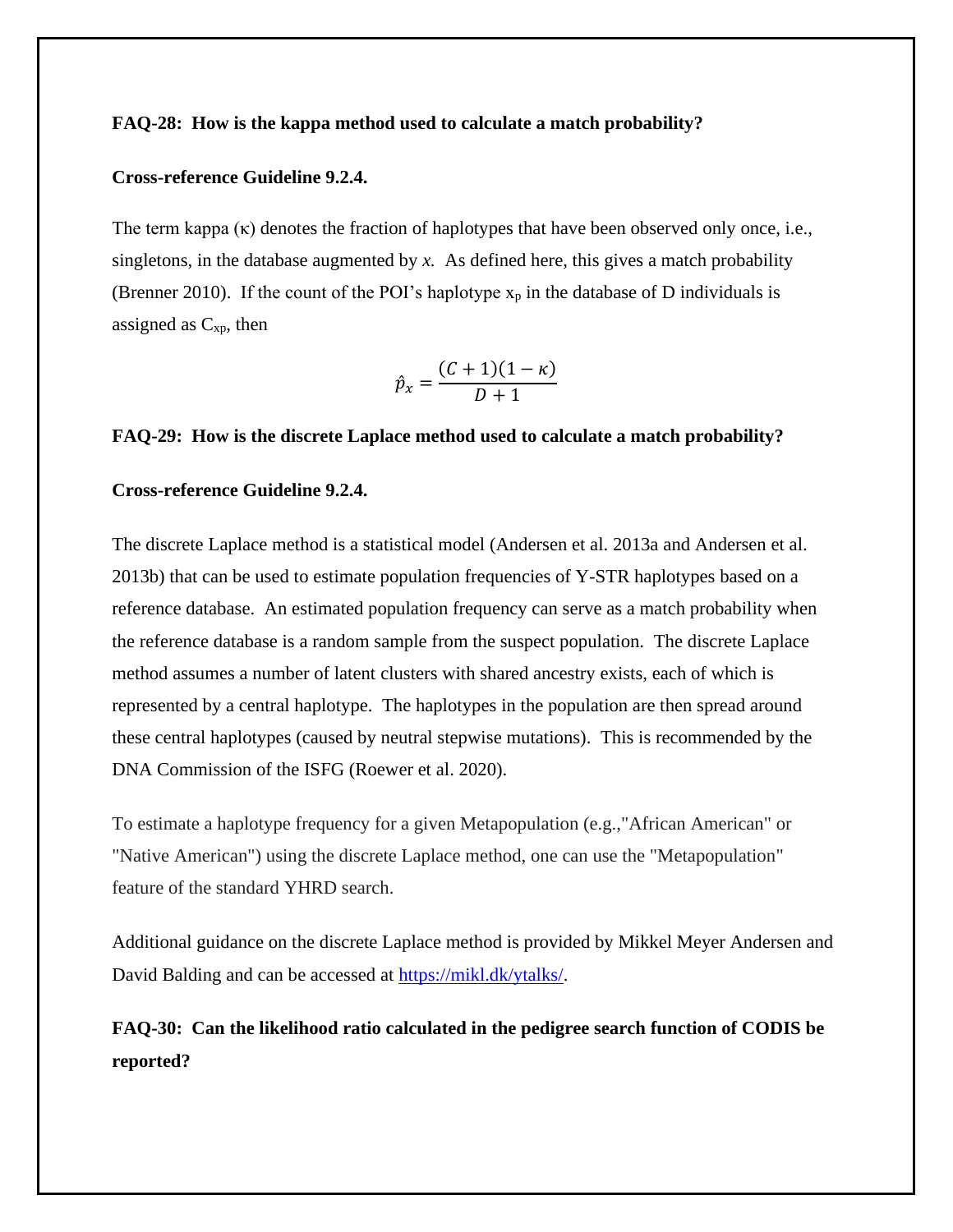## **Cross-reference Guideline 10.1.**

The Pedigree Search function of the CODIS software generates a combined likelihood ratio for autosomal, mtDNA and Y-STR results for missing person searches to rank potential candidates. This combined value is solely designed to generate a ranked list of potential investigative leads and is not appropriate for reporting purposes.

# **FAQ-31: Can the match probabilities from Y-STR, mtDNA, and/or autosomal STRs be combined into a match probability?**

# **Cross-reference Guideline 10.1.**

If there is reasonable expectation of genetic independence, match probabilities from any combination of mtDNA, Y-STR and/or autosomal STRs may be combined; however, the statistical subject matter experts have not yet reached consensus at this time regarding the suitability of combining the likelihood ratios from lineage markers or combining an autosomal likelihood ratio with one or both lineage markers. Additional research examining the independence of lineage markers and autosomal markers is needed.

# **FAQ-32: What is an example of wording for reporting a frequency with an upper confidence interval?**

## **Cross-reference Guideline 9.2.3.**

It is recommended to include in any report the YHRD release number used to generate the statistic.

# *Example when all population groups are reported separately:*

The (major/minor) Y-chromosomal DNA profile obtained from item # has been observed in the population groups as follows:

| U.S. Population | <b>Observations</b> | Database    | <b>Upper Limit</b> | Which equates to |
|-----------------|---------------------|-------------|--------------------|------------------|
| Group           |                     | <b>Size</b> | Frequency $(\%)$   | approximately    |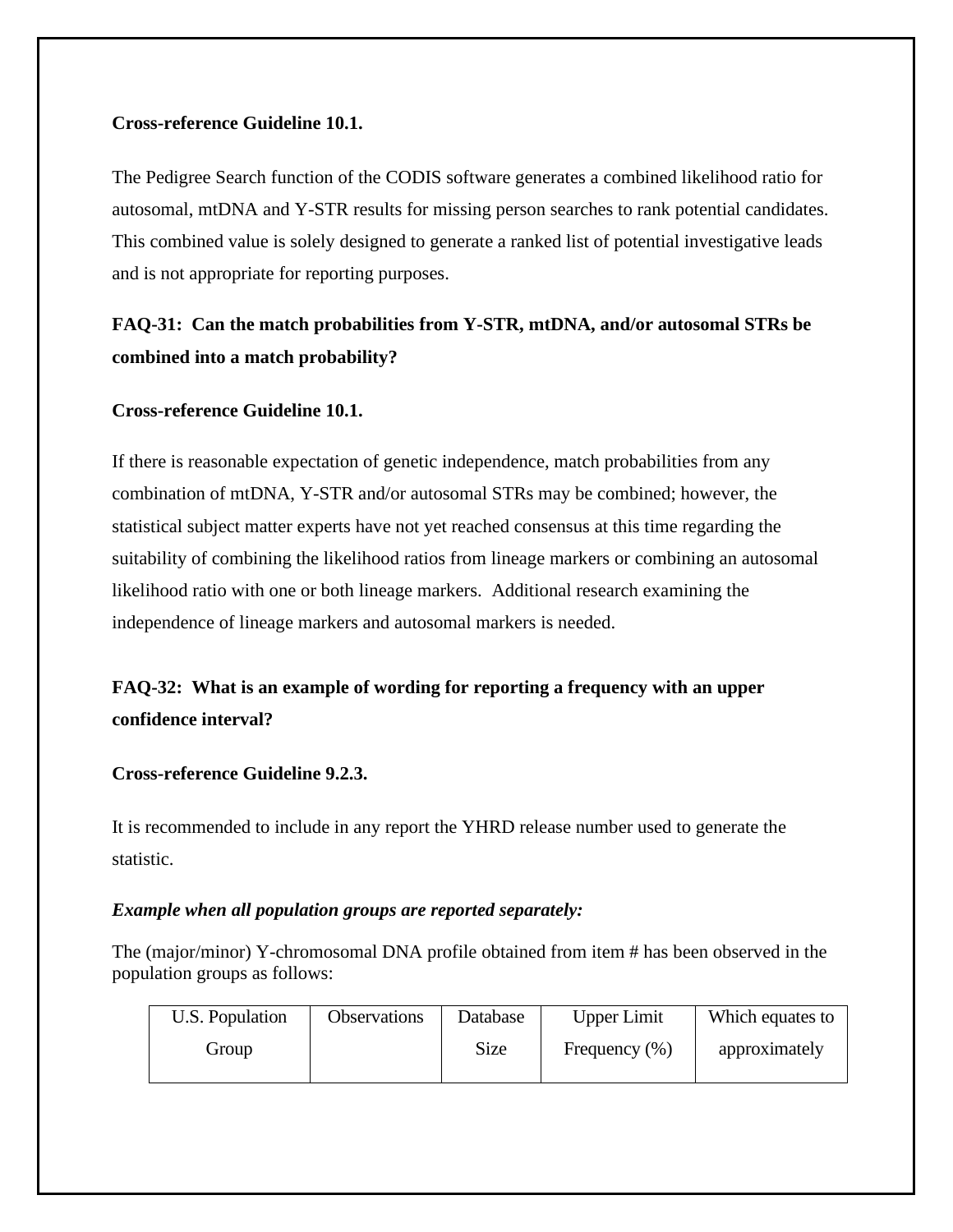| African American |  |  |
|------------------|--|--|
| Caucasian        |  |  |
| Hispanic         |  |  |

Therefore, we would not expect to see the Y-STR profile obtained from item # more than once in *X* African Americans, once in *X* Caucasians or once in *X* Hispanics.

## *Example when all population groups are reported separately with exclusions:*

The Y-STR profile obtained from item # was compared to the YHRD (yhrd.org, release #). The frequency of occurrence of this profile in the YHRD of the major U.S. population groups is given below. Furthermore, the frequency of this profile was determined by applying the 95% Upper Confidence Interval. The inclusion and exclusion probabilities in the major U.S. population groups are as follows:

| African American: | Inclusion 1 in XX; XX% excluded |
|-------------------|---------------------------------|
| Caucasian:        | Inclusion 1 in XX; XX% excluded |
| Hispanic:         | Inclusion 1 in XX; XX% excluded |

| U.S. Population         | Frequency  |
|-------------------------|------------|
| Database                |            |
| <b>African American</b> | XX in XXXX |
| Caucasian               | XX in XXXX |
| Hispanic                | XX in XXXX |

## *Example when all population groups are reported together:*

In a search of XXXX U.S. male Y-STR profiles, this profile was observed X times. Applying a statistical confidence interval of 95%, this profile is not expected to occur more frequently than 1 in XXX U.S. males.

**FAQ-33: What is an example of wording for reporting a likelihood ratio (LR)?**

**Cross-reference Guideline 9.2.5.**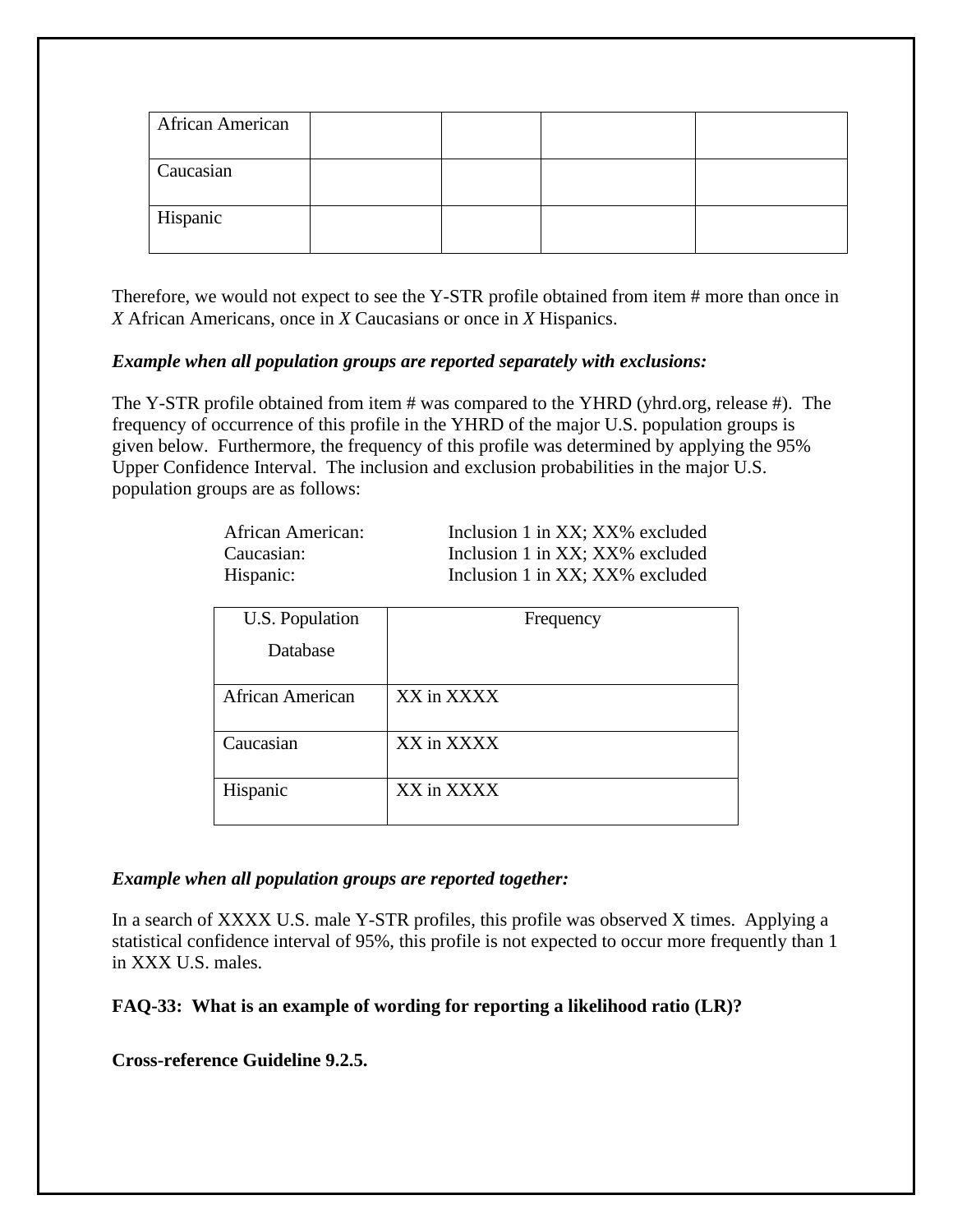It is recommended to include in any report the YHRD release number used to generate the statistic.

*Note: The verbal scales used in direct comparison Examples 1 and 2 are from the Recommendations of the SWGDAM Ad Hoc Working Group on Genotyping Results Reported as Likelihood Ratios document found at swgdam.org.*

# *Examples of direct comparison:*

# *Example 1:*

The Y-STR typing results from item # were interpreted as originating from one individual. The Y-STR typing results from item # are 150 times more likely if NAME is the contributor than if an unknown, unrelated male is the contributor. 1

| Person of Interest (POI) | Likelihood Ratio $(LR)^2$ | Level of Support <sup>3</sup>  |
|--------------------------|---------------------------|--------------------------------|
| NAME                     | 50                        | Moderate Support for Inclusion |

# *Example 2:*

The Y-STR typing results from item # were interpreted as originating from two individuals. The major contributor profile from item # is 150 times more likely if NAME is the major contributor than if an unknown, unrelated male is the major contributor.<sup>1</sup>

| Likelihood Ratio $(LR)^2$ | Level of Support <sup>3</sup>  |
|---------------------------|--------------------------------|
| 150                       | Moderate Support for Inclusion |

# *Reports can utilize the following statements to further clarify comparisons:*

 $<sup>[1]</sup>$  Barring mutation, any male relative within the same paternal lineage has the same Y-STR</sup> profile and would also be expected to be included/excluded as a possible contributor.

 $^{[2]}$  The likelihood ratio is a statistical approach that compares the probabilities of observing the DNA results under two alternative propositions. Calculations were performed using the African American, Caucasian, and Hispanic populations in the Y Chromosome Haplotype Reference Database (release #). The lowest calculated likelihood ratio is reported.

 $[3]$  These likelihood ratio ranges provide the following support for Y-STR conclusions:

| <b>Likelihood Ratios:</b> | Qualitative Equivalent: |
|---------------------------|-------------------------|
|                           | Uninformative           |
| 2.99                      | <b>Limited Support</b>  |
| 100-9,999                 | Moderate Support        |
| 10,000-999,999            | <b>Strong Support</b>   |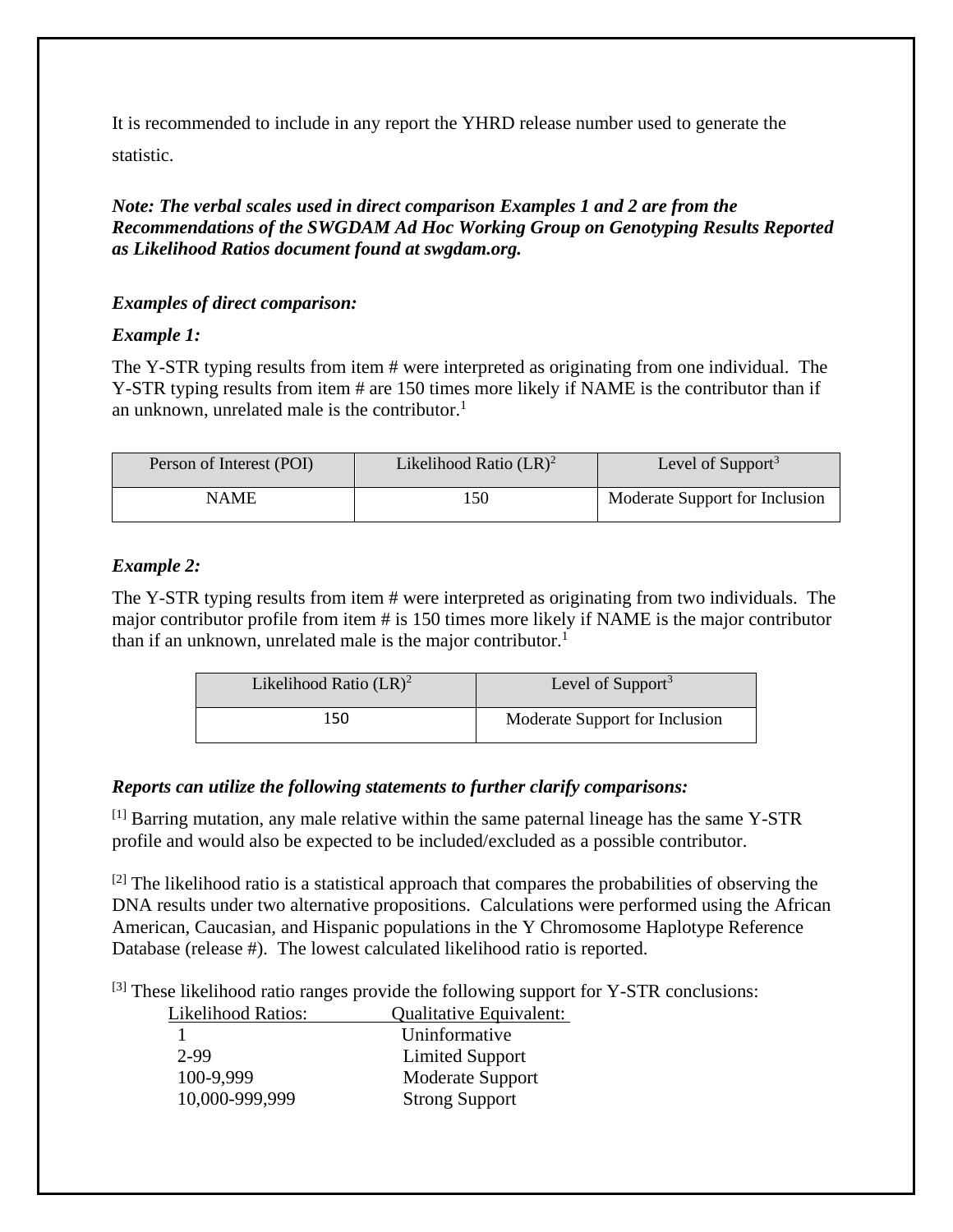≥1,000,000 Very Strong Support

## *Examples of familial comparison:*

## *Example 1:*

Information provided by the contributor identifies NAME1 as the biological brother of NAME2. The Y-STR typing results obtained from item # and NAME1 are the same; therefore, item # could have originated from NAME2. These results are X times more likely if item # is from NAME2 than if item # is from an unknown, unrelated male.

## *Example 2:*

Based on the genetic results, the most conservative estimate indicates that these data are *X* times more likely to be observed under the scenario that the unidentified human remains originate from a paternal relative of NAME as compared to originating from an unrelated male from the general population*.*

## *Example 3:*

The Y-chromosomal DNA profile obtained from the femur (*ITEM X)* matches the Ychromosomal DNA profile obtained from NAME (*ITEM Y).* Kinship analysis calculations for a paternal relative relationship for the Y-chromosomal profiles obtained from *ITEM X* and *Y* are as follows:

| U.S. Population Group                  | Likelihood Ratio |
|----------------------------------------|------------------|
| African American                       |                  |
| Caucasian                              |                  |
| Hispanic                               |                  |
| Other population groups as appropriate |                  |

Based on the above results, the most conservative estimate indicates that the Y-chromosomal DNA profile obtained from the femur is X times more likely to be observed in a paternal relative of NAME than in someone unrelated to NAME.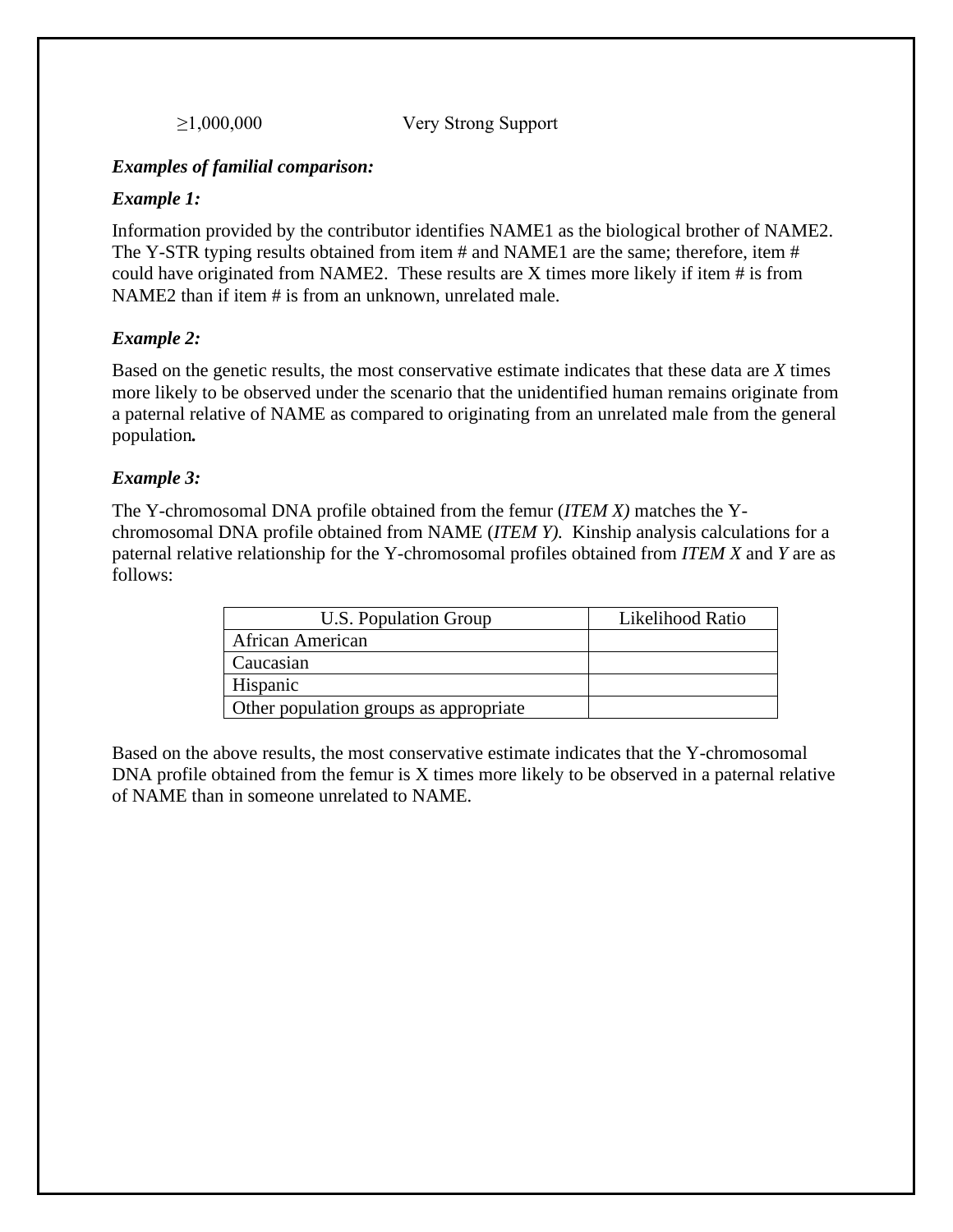## **References:**

Andersen, M.M., Olofsson, J.K., Mogensen H.S., Eriksen, P.S. and Morling, N. (2011) *Estimating stutter rates for Y-STR alleles*. FSI Genetics Supplemental Ser 3:e192-e193.

Andersen, M.M., Eriksen, P.S. and Morling, N. (2013a) *The discrete Laplace exponential family and estimation of Y-STR haplotype frequencies.* J Theor. Biol 329: 39-51.

Andersen, M.M., Caliebe, A., Jochens, A., Willuweit, S. and Krawczak, M. (2013b) *Estimating trace-suspect match probabilities for singleton Y-STR haplotypes using coalescent theory.* FSI Genetics 7:264-271.

Ballantyne, J., Fatolitis, L. and Roewer, L. (2006) *Creating and Managing Effective Y-STR Databases.* Profiles in DNA 9(2) 10-13.

Brenner, C.H. (2010) *Fundamental problem of forensic mathematics – the evidential valude of a rare haplotype.* FSI Genetics 4:281-291.

Brenner, C.H. (2014) *Understanding Y haplotype matching probability.* FSI Genetics 8:233-243.

Bright, J-A., Curran, J.M. and Buckleton, J.S. (2014) *Modelling PowerPlex® Y stutter and artefacts.* FSI Genetics 126-136.

Buckleton J.S., Krawczak, M., Weir B.S. (2011) *The interpretation of lineage markers in forensic DNA testing.* FSI Genetics 5:78-83.

Buckleton J, Kelly, H. Bright, J-A., Taylor, D, Tvedebrink, T. and Curran, J.M. (2014) *Utilising allelic dropout probabilities estimated by logistic regression in casework.* FSI Genetics 9:9-11.

Buckleton J.S., Curran J.M., Goudet J., Taylor D., Thiery A., Weir B.S. (2016) *Populationspecific Fst values: A worldwide survey.* FSI Genetics 23:91-100.

Butler, J.M., Decker, A.E., Kline, M.C. and Vallone, P.M. (2005) *Chromosomal Duplications Along the Y-Chromosome and Their Potential Impact on Y-STR Interpretation.* J Forensic Sci 50:853-859.

Clopper, C.J. and Pearson, E.S. (1934) *The use of confidence or fiducial intervals illustrated in the case of the binomial.* Biometrika 26:404-13.

Gill, P., Gusmao, L., Haned, H., Mayr, W.R., Morling, N., Parson, W., Prieto, L., Prinz, M., Schneider, P., and Weir, B.S. (2012) *DNA Commission of the International Society of Forensic Genetics: Recommendations on the evaluation of STR typing results that may include drop-out and/or drop-in using probabilistic methods.* FSI Genetics 6:679-688.

Hansson, O. and Gill, P. (2017) *Characterisation of artefacts and drop-in events using STRvalidator and single-cell analysis.* FSI Genetics 30: 57-65.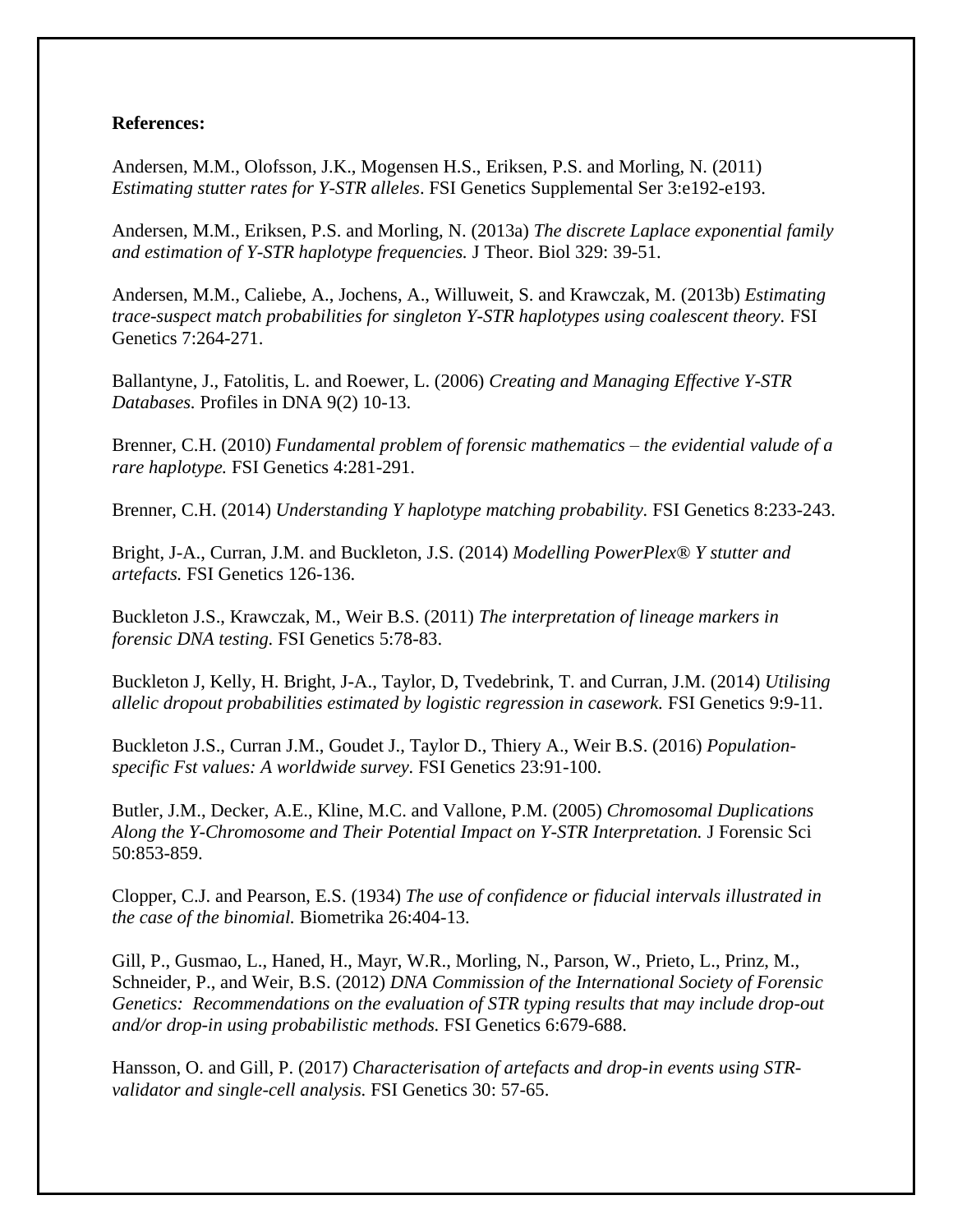Moore, D., Clayton, R. and Thomson, J. (2020) *A comprehensive study of allele drop-in over an extended period of time.* FSI Genetics 48:102332.

Roewer, L., Andersen, M.M., Ballantyne, J., Butler, J.M., Caliebe, A., Corach, D., D'Amato, M.E., Gusmao, L., Hou, Y., de Knijff, P., Parson, W., Prinz, M., Schneider, P.M., Taylor, D., Vennemann, M. and Willuweit, S. (2020) *DNA Commission of the International Society of Forensic Genetics (ISFG): Recommendations on the interpretation of Y-STR results in forensic analysis.* FSI Genetics 48:102308.

Taylor, D., Bright, J-A. and Buckleton, J. (2016a) *Using probabilistic theory to develop interpretation guidelines for Y-STR profiles.* FSI Genetics 21:22-34.

Taylor, D., Bright, J-A., McGoven, C., Hefford, C., Kalafut, T., and Buckleton, J. (2016b) *Validating multiplexes for use in conjunction with modern interpretation strategies.* FSI Genetics 20:6-19.

Taylor, D., Curran, J. and Buckleton, J. (2018) *Likelihood ratio development for mixed Y-STR profiles.* FSI Genetics 35:82-96.

Tvedebrink, T., Eriksen, P.S., Mogensen, H.S. and Morling, N. (2009) *Estimating the probability of allelic drop-out of STR alleles in forensic genetics.* FSI Genetics 3:222-226.

Tvedebrink, T., Eriksen, P.S., Aspund, M., Mogensen, H.S. and Morling, N. (2012a) *Allelic drop-out probabilities estimated by logistic regression – Further considerations and practical implementation.* FSI Genetics 6:263-267.

Tvedebrink, T., Eriksen, P.S., Mogensen, H.S. and Morling, N. (2012b) *Statistical model for degraded DNA samples and adjusted probabilities for allelic drop-out.* FSI Genetics 6:97-101.

Weir B.S., Goudet J. (2017) *A unified characterization for population structure and relatedness*. Genetics 206:2085-2103.

Willuweit S., Roewer L., International Forensic Y Chromosome User Group. (2007) *Y chromosome haplotype reference database (YHRD): update.* FSI Genetics 1(2):83-87.

Willuweit S., Roewer L. (2015) *The new Y Chromosome Haplotype Reference Database.* FSI Genetics 15:43-48.